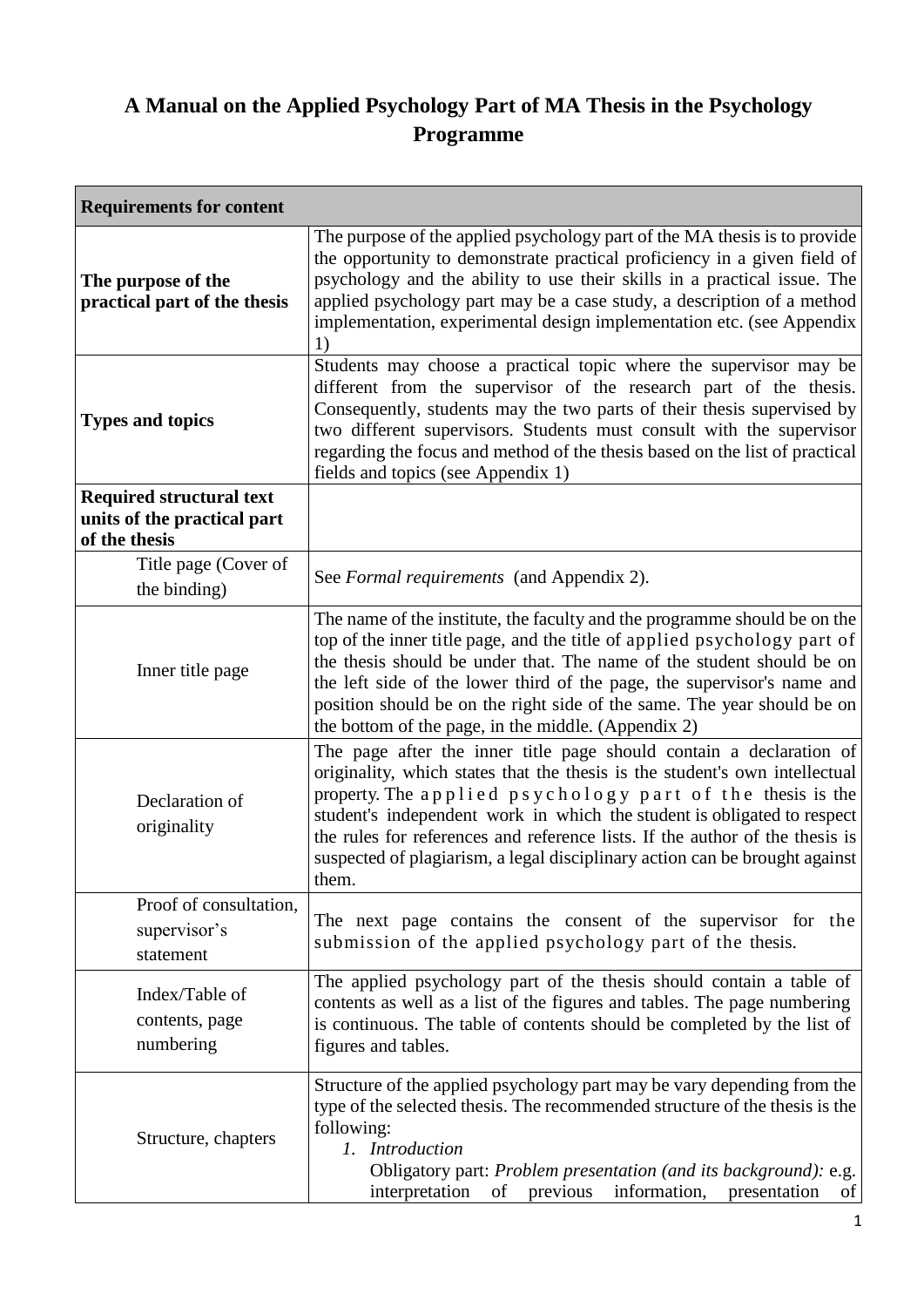|                                    | circumstances of the experiment (place, framework conditions),<br>objective and subjective (emotions and thoughts) data related to<br>the case/cases, justification of case election, problem presentation,<br>interpretation of the related reference list background.<br>2. Method (Problem analysis): description of experiments, e.g.<br>presentation and summary of interviews, observations, analysis,<br>then related justification and presentation of further analysis and<br>explorations.<br>3. Discussion: e.g. summary analysis of data based on the analysis,<br>formulating questions, composition of possible further analysis<br>plans. Results should refer to the "big picture" in the scientific<br>literature (theories and competing explanations) and refer to<br>Introduction. The novelty of the results should be emphasized.<br>4. Summary, conclusions and self-reflexion.<br>5. List of references (if necessary)<br>This structure should be followed unless specified otherwise by the given<br>programme. Detailed requirements of each type are included in<br>Appendix 1. |
|------------------------------------|-------------------------------------------------------------------------------------------------------------------------------------------------------------------------------------------------------------------------------------------------------------------------------------------------------------------------------------------------------------------------------------------------------------------------------------------------------------------------------------------------------------------------------------------------------------------------------------------------------------------------------------------------------------------------------------------------------------------------------------------------------------------------------------------------------------------------------------------------------------------------------------------------------------------------------------------------------------------------------------------------------------------------------------------------------------------------------------------------------------|
| Notes, references                  | All statements in the text which are not from the author should be<br>referenced to their sources. In the text the author only needs to refer to the<br>source work (name and year of publishing), whose exact data should be<br>given in the reference list.                                                                                                                                                                                                                                                                                                                                                                                                                                                                                                                                                                                                                                                                                                                                                                                                                                               |
| Reference list                     | The references and the reference list should be used according to the<br>publication requirements of APA 6 (www.apastyle.org), there is a<br>detailed guide to this in the appendix and also on the E-learning. In the<br>reference list there should be only works which are referenced to in the<br>text of the study.                                                                                                                                                                                                                                                                                                                                                                                                                                                                                                                                                                                                                                                                                                                                                                                    |
| <b>Preparation and submission</b>  |                                                                                                                                                                                                                                                                                                                                                                                                                                                                                                                                                                                                                                                                                                                                                                                                                                                                                                                                                                                                                                                                                                             |
| Choosing and submitting a<br>topic | Topic of the applied psychology part consulted with the supervisor<br>should be submitted in the semester of the planned submission, no later<br>than the end (Friday) of the second week of tuition in the semester. Topic<br>submission contains the title and the type of the topic. The topic<br>submission form (submitted by the student) should be a written and<br>signed statement of the supervisor certifying that they will undertake the<br>supervision. In addition, this document should contain the approval of<br>the Head of the specialization as well the approval of the organisational<br>unit responsible for the programme or of its representative. No data<br>collection or any other research activity may begin before the topic form<br>is submitted.                                                                                                                                                                                                                                                                                                                          |
| <b>Supervisor</b>                  | Supervisor can be a teacher and/or a researcher from the university or an<br>expert who is not an employee of the university (with the equivalent<br>specialization in the given field). The supervisor can guide the<br>preparation of the practical part of the thesis by working in groups or by<br>individual tutoring. The supervisor should inform the student about the<br>frames and conditions of the cooperation at the time of the topic<br>submission. Further possible conditions are regulated by the<br>specialization.<br>The preparation of the applied psychology part of the thesis should be                                                                                                                                                                                                                                                                                                                                                                                                                                                                                            |
| <b>Consultation</b>                | supported by regular consultation (at least once per month) with the<br>supervisor in person or by e-mail (or any other electronic channel).                                                                                                                                                                                                                                                                                                                                                                                                                                                                                                                                                                                                                                                                                                                                                                                                                                                                                                                                                                |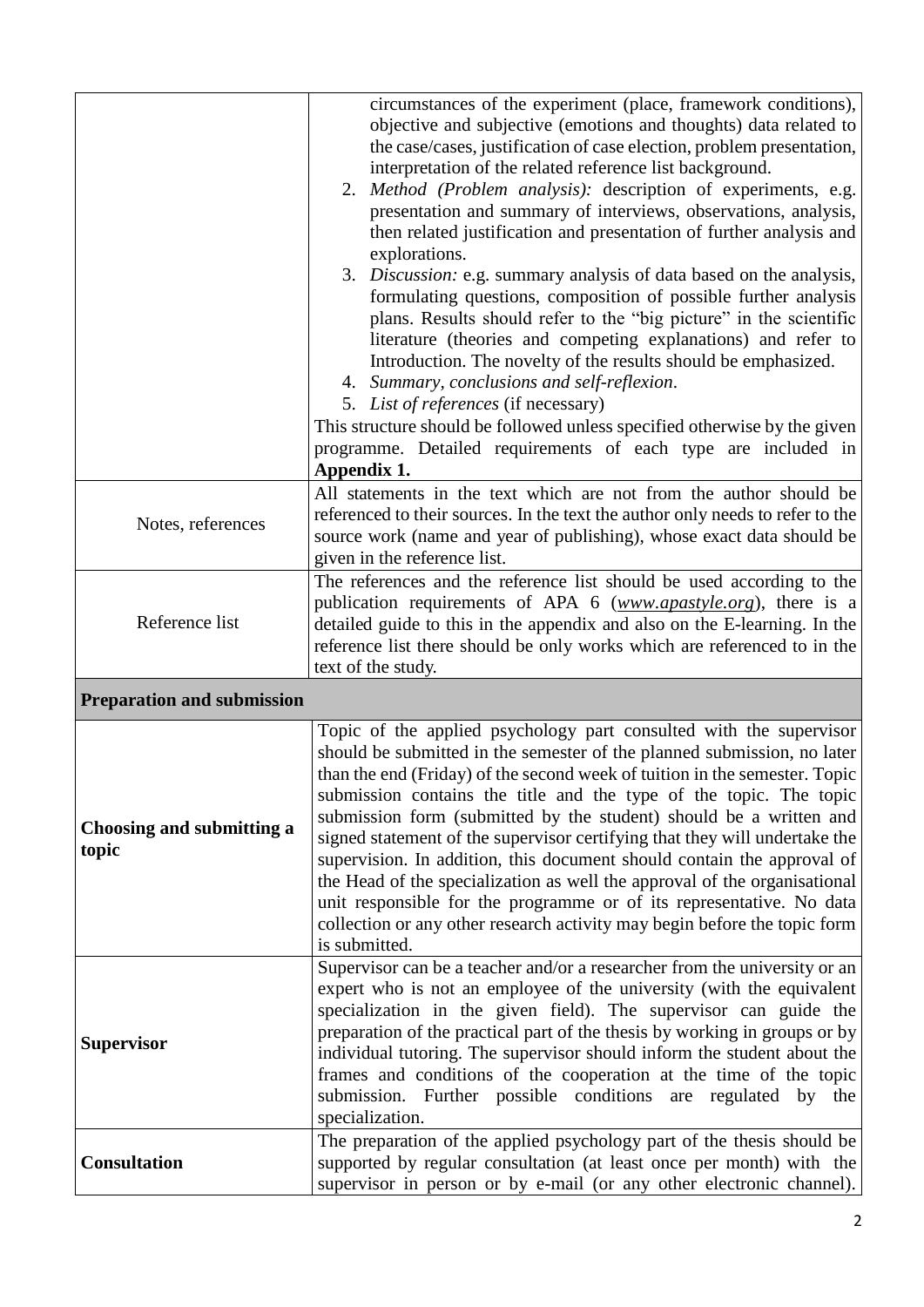|                      | Students may submit their thesis for evaluation only with the<br>written permission of the supervisor which includes the dates of                     |
|----------------------|-------------------------------------------------------------------------------------------------------------------------------------------------------|
|                      | consultation.<br>Students should submit the applied psychology part of their thesis                                                                   |
|                      | electronically, according to the guidelines of the Registrar's Office                                                                                 |
|                      | before the exam session of their final examination, if necessary,                                                                                     |
|                      | requesting its encryption.                                                                                                                            |
| <b>Submission</b>    |                                                                                                                                                       |
|                      | Deadline for the practical part of the thesis submission:                                                                                             |
|                      | in the autumn semester: $15th$ December.                                                                                                              |
|                      | in the spring semester: 15 <sup>th</sup> May                                                                                                          |
| <b>Evaluation</b>    |                                                                                                                                                       |
|                      | The applied psychology part of the thesis is evaluated by the supervisor.                                                                             |
|                      | The evaluation becomes available for students electronically                                                                                          |
|                      | There are, however, two special cases:                                                                                                                |
|                      | If the grade evaluation of the applied part is a fail $(\text{grade } 1)$ , the defence                                                               |
|                      | of the applied psychology part of the thesis cannot be pursued. The                                                                                   |
|                      | student should prepare a new applied psychology part after the approval                                                                               |
|                      | procedure based on the Article 77 of the Academic Regulations for<br>Students (HKR) with the condition that its specified time limitation is          |
|                      | not applicable. In case of a repeated thesis the student may apply at the                                                                             |
|                      | earliest for the next final examination period. The modification of a                                                                                 |
|                      | thesis at least with a passing grade (grade 2) is not possible.                                                                                       |
| Evaluator, the       |                                                                                                                                                       |
| evaluation process   | The Thesis course is a mandatory course to be completed in order to<br>receive an absolutorium. The course is completed by submitting the             |
|                      | Thesis itself. The evaluation of the Thesis course is based on the average                                                                            |
|                      | of the grades given by the supervisors of the applied and the research                                                                                |
|                      | parts.                                                                                                                                                |
|                      | The evaluation reviews need to be attached to the thesis. The evaluation<br>can be collected at the relevant department at least two weeks before     |
|                      | the date of the final exam.                                                                                                                           |
|                      |                                                                                                                                                       |
|                      | The final evaluation of the Thesis at the Defence is the average of the                                                                               |
|                      | grades given by the supervisors for both the applied and the research parts<br>and of the Defence of the two parts. The Defence grade is based on the |
|                      | presentation and the answers given for the supervisors' questions at the                                                                              |
|                      | final examination.                                                                                                                                    |
|                      | Relevance of the topic, focus of the thesis novelty and originality                                                                                   |
|                      | of the researched question;                                                                                                                           |
|                      | Sound theoretical introduction, placement in the broad<br>literature;                                                                                 |
|                      | Choosing of relevant analysis methods and clear presentation of                                                                                       |
| Points of evaluation | their application;                                                                                                                                    |
|                      | Interpretation of findings;                                                                                                                           |
|                      | If applicable: professional presentation of personal experiences;                                                                                     |
|                      | Placement of the outcomes within the scientific literature<br>Inspiring future research directions;<br>$\overline{\phantom{a}}$                       |
|                      |                                                                                                                                                       |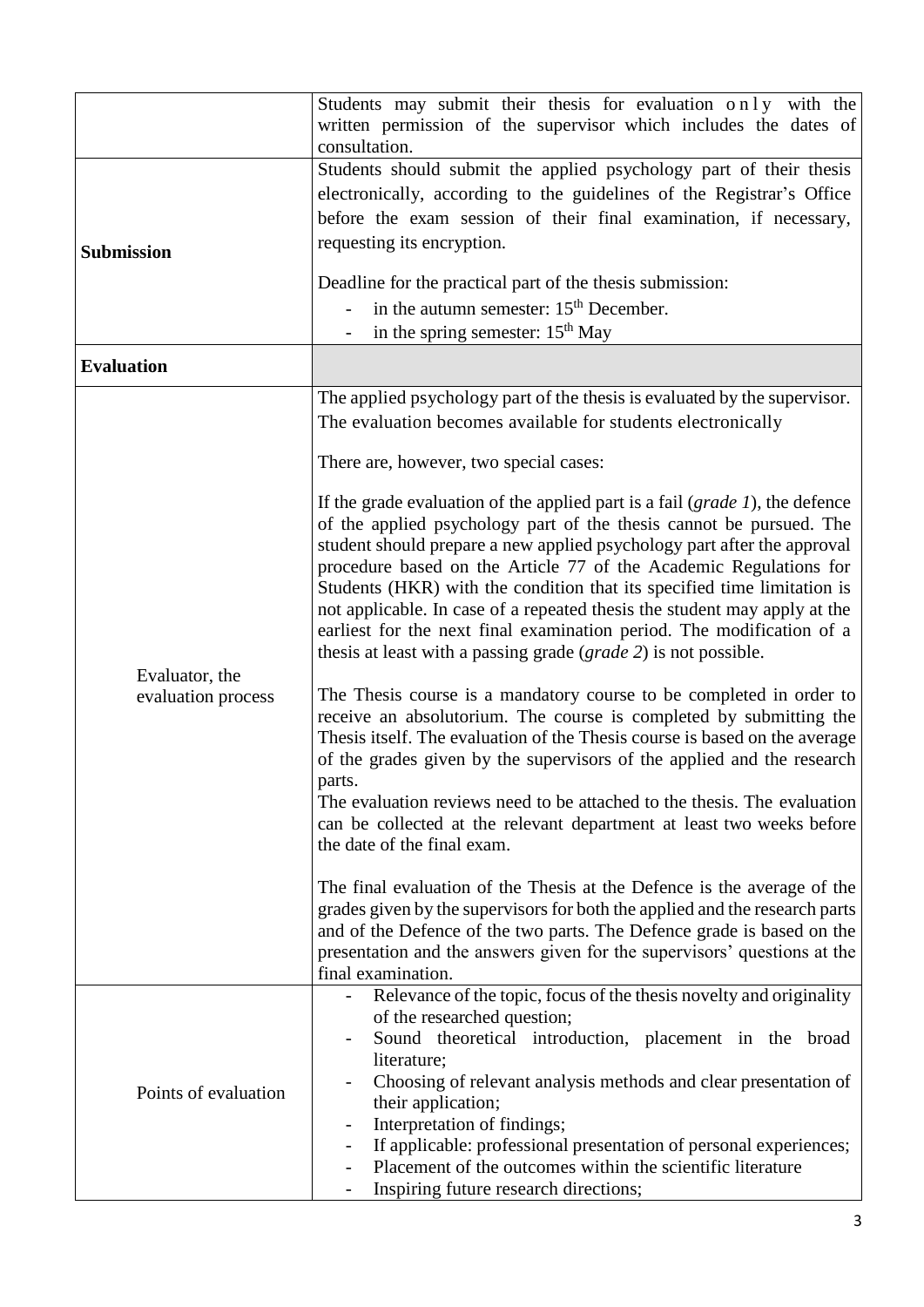|                              | Self-reflection on the limitation and weaknesses of the study.                                                                                                                                                                                                                                                                                                                                                                                                                                                                                                                                                                                         |
|------------------------------|--------------------------------------------------------------------------------------------------------------------------------------------------------------------------------------------------------------------------------------------------------------------------------------------------------------------------------------------------------------------------------------------------------------------------------------------------------------------------------------------------------------------------------------------------------------------------------------------------------------------------------------------------------|
| Oral defence                 | A summary of the study focus, presentation of the essential parts<br>and presentation of how the thesis contributes to the development<br>of competencies in the field;<br>Self-reflection in connection with the completed work by taking<br>into account the evaluations of the thesis (the supervisor and the<br>second reviewer), presenting the strengths and weaknesses of the<br>thesis;<br>If the grade of the defence is fail, students cannot do topic elaboration.<br>The defence and the topic elaboration could be repeated in the next final<br>exam session. Students have the right for further consultation with their<br>supervisor. |
| <b>Formal requirements</b>   |                                                                                                                                                                                                                                                                                                                                                                                                                                                                                                                                                                                                                                                        |
| Length                       | The length of the applied psychology part of the thesis should be at least<br>3000 and a maximum of 8000 words without the reference list, figures,<br>tables and appendixes. The applied psychology part can be prepared<br>either in single- sided or duplex printing.                                                                                                                                                                                                                                                                                                                                                                               |
| Font, size, line spacing     | Times New Roman, 12pt, 1.5 distance between the lines.                                                                                                                                                                                                                                                                                                                                                                                                                                                                                                                                                                                                 |
| <b>Margins</b>               | 2.5 cm margin, all sides.                                                                                                                                                                                                                                                                                                                                                                                                                                                                                                                                                                                                                              |
| Language                     | The applied psychology part of the thesis can be written in English.                                                                                                                                                                                                                                                                                                                                                                                                                                                                                                                                                                                   |
| <b>Electronic submission</b> | The applied psychology part of the thesis is to be submitted<br>electronically, according to the guidelines of the Registrar's Office<br>before the exam session of their final examination, if necessary,<br>requesting its encryption.<br>The cover should contain the name of the university, faculty and<br>programme at the top. Underneath should be written "Thesis", then an<br>"Applied Psychology part" subtitle. On the left side of the lower third of<br>the page should be the name of the student. At the bottom of the page, in<br>the middle should be the year. (Appendix 2)                                                         |

#### Appendix 1

# *Applied psychology thesis in the field of Developmental and Clinical Child Psychology specialization*

Students prepare their practical thesis during the field work. The Developmental and Clinical Child Psychology specialization helps students by assuring a course of 2 credits in the 4<sup>th</sup> semester with the title: *Continuous Field-Work in Child Psychology (case study)*.

Concerning the content students may elect between two different fields:

**1. Observation of a child and his/her family - description from a developmental psychological perspective (case description)**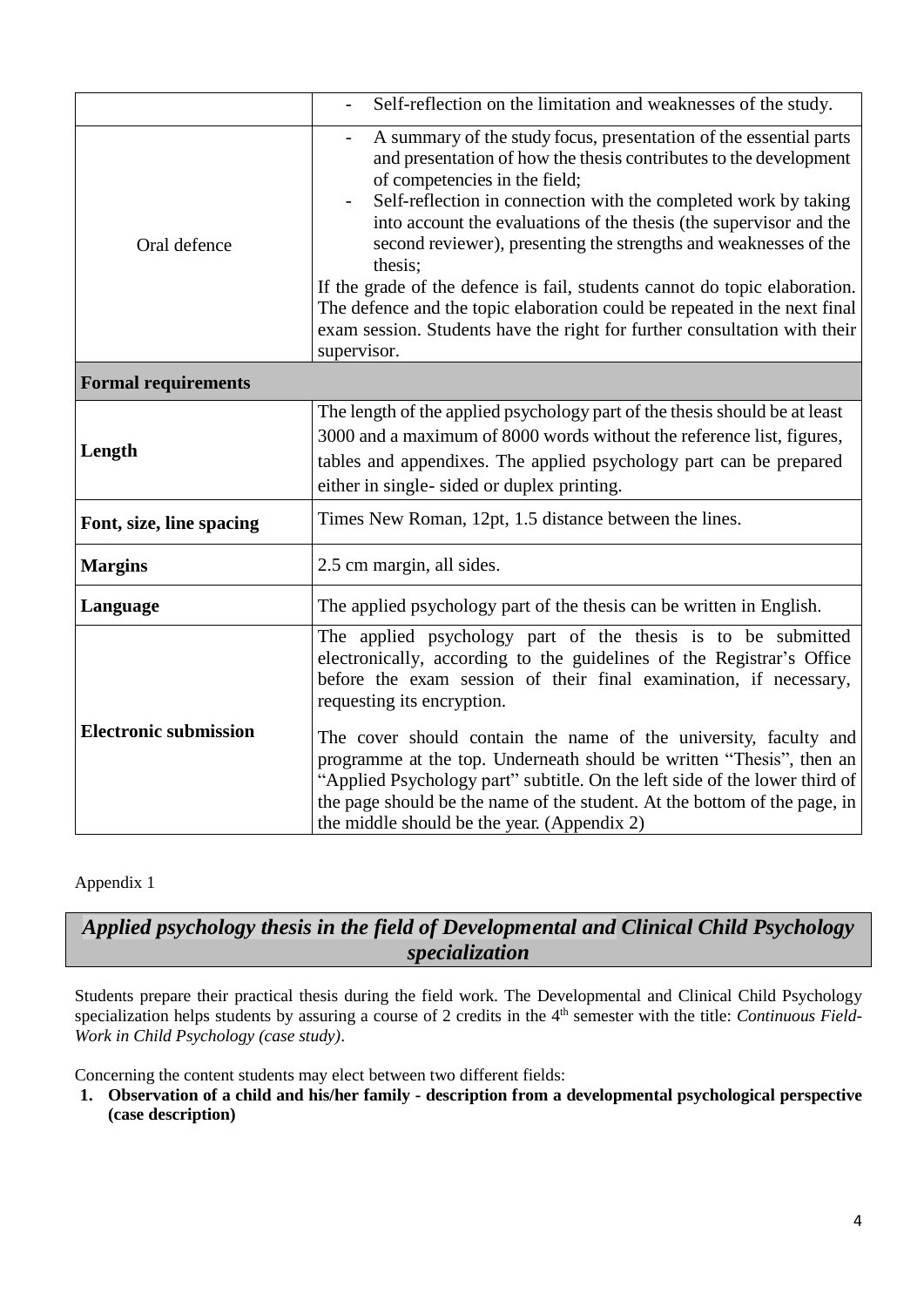| Purpose         | The aim of the case description is to get information about the developmental history of<br>a child and to be able to give a description about the environmental effects that might<br>play a role in the child's development. The aim of this work is to observe the child in<br>various situations and contexts and to prepare an interview with the parent and a teacher<br>from the institute that the child is visiting (e.g., kindergarten teacher). For this work<br>students need to collect the necessary information about the child with the appropriate                                                                                                                                                                                                                                                                                               |
|-----------------|-------------------------------------------------------------------------------------------------------------------------------------------------------------------------------------------------------------------------------------------------------------------------------------------------------------------------------------------------------------------------------------------------------------------------------------------------------------------------------------------------------------------------------------------------------------------------------------------------------------------------------------------------------------------------------------------------------------------------------------------------------------------------------------------------------------------------------------------------------------------|
|                 | instruments. It is also important that a complex picture of the child should be formed by<br>putting the different experiences based on the received information and observations in<br>order to harmonise them with student's knowledge of developmental psychology (e.g.<br>theoretical frameworks).                                                                                                                                                                                                                                                                                                                                                                                                                                                                                                                                                            |
| Structure       | The thesis should start with basic information about the child and family while<br>considering the assurance of the anonymity. It should be followed by the introduction<br>of applied methods of data collection, e.g. with whom and by what questions the<br>interview was prepared, in what kind of context and how the observations were<br>conducted. The next part contains the detailed description of the development and the<br>socialization of the child. This part can be structured along the way of developmental<br>fields. The case description should also mention how the observed characteristics of the<br>child/family are in line with the developmental psychological knowledge of the student<br>(e.g., if the observed behaviour age appropriate). The final part of the thesis is a<br>summary including the reflexions of the student. |
| Other specifics | The thesis should contain information coming from the anamnesis (which was done<br>with the caregiver) and provide a detailed view about the agents acting main role in the<br>child's socialization. A questionnaire for parents can also be added to the anamnesis<br>(e.g., parental style). Students should observe the child at least in three different<br>contexts, where they should collect information about the home, institutional<br>environment, and the child's behaviour and characteristics. Students may observe the<br>sociability, capabilities and other characteristics of the child in free play and structured<br>play situations (or during tasks) as well. Observation held in the institution should be<br>completed with an interview with a teacher and/or with observation of a sociometric<br>position depending on child's age.   |
|                 | Based on the received information and observations students should present the child's<br>development, and family environment and functioning not only in a descriptive way but<br>embedded in theory. In the thesis students should be able to present the family and the<br>child based on the following approaches: family as a system approach, analysing child<br>development along risk factors and protective factors, ecological model perspective, and<br>SWOT-analysis related to the child.                                                                                                                                                                                                                                                                                                                                                            |
|                 | By presenting the case, it is important to compare information coming from different<br>sources. It should be emphasised what could be considered as age specific behaviour<br>and which experienced/observed specifics could be interpreted as individual<br>differences. During data collection students should consider strengths and difficulties of<br>the family and the child. In the thesis, students need to express their own reflections,<br>considering the applied methods of data collection (whether they were appropriate to<br>get all the needed information), what kind of limitation(s) they can name, and in an ideal<br>case, what other form of data collection they would use.                                                                                                                                                            |

**2. Observation** and follow up on the age-specific characteristics of normal development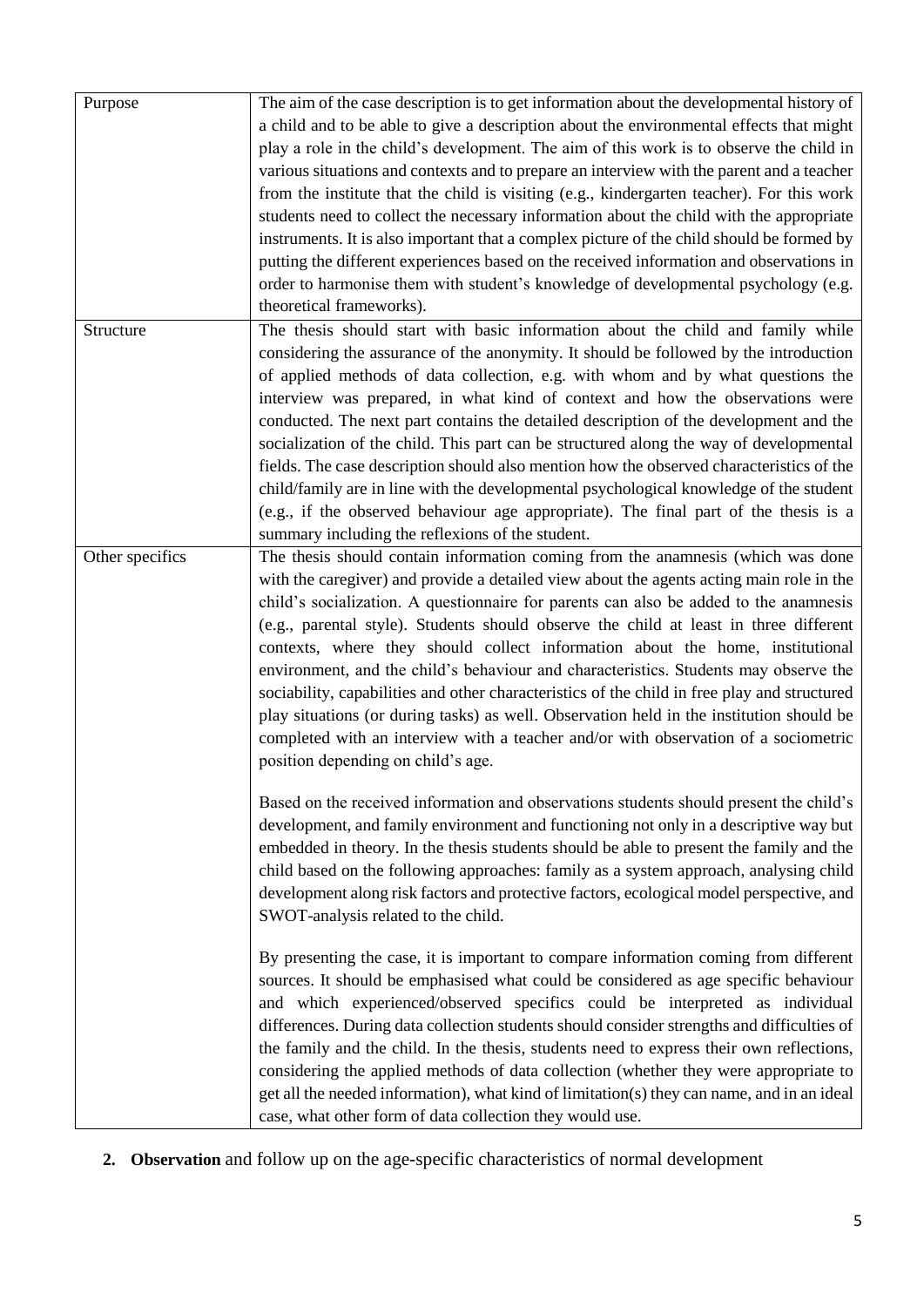| Purpose         | The aim of the thesis is to observe and to follow up on the age-specific characteristics of<br>normal development (e.g., biological rhytms, cognition, emotions, and social interactions)<br>as well as to examine how different environmental, social, and other related factors can<br>influence the course of development.<br>Through the completion of the thesis, students have the opportunity to deepen their<br>knowledge in their fields of interest and to experience the practical relevance and<br>applicability of different developmental theories.<br>Further, being exposed to the significant variability characteristic of normal development<br>helps students distinguish between normal and pathological development and to recognise<br>specific pathologies. |
|-----------------|-------------------------------------------------------------------------------------------------------------------------------------------------------------------------------------------------------------------------------------------------------------------------------------------------------------------------------------------------------------------------------------------------------------------------------------------------------------------------------------------------------------------------------------------------------------------------------------------------------------------------------------------------------------------------------------------------------------------------------------------------------------------------------------|
| Structure       | The thesis should start with a short summary of the field to be examined including (age-<br>specific) developmental characteristics and developmentally relevant social and<br>environmental influences.                                                                                                                                                                                                                                                                                                                                                                                                                                                                                                                                                                            |
|                 | Next, the student should introduce the institution where the observation/examination of<br>the children took place, followed by the description (i.e., number and age of the children,<br>female/male ratio, basic information about the caregivers/teachers) of the group of<br>children studied.                                                                                                                                                                                                                                                                                                                                                                                                                                                                                  |
|                 | The next section is to describe and analyse the specific observations/examinations made<br>including the analysis of the social/environmental factors with developmentally relevant<br>potential influences.                                                                                                                                                                                                                                                                                                                                                                                                                                                                                                                                                                        |
|                 | Part of the thesis should involve the presentation of the interview or survey conducted<br>with the parent/caregiver and/or the teacher about the specific developmental field of<br>interest.                                                                                                                                                                                                                                                                                                                                                                                                                                                                                                                                                                                      |
|                 | The closing section of the thesis is a summary of the findings, followed by suggestions<br>for "best practices" including the discussion of the possibilities and the potential<br>consequences of their implementation.                                                                                                                                                                                                                                                                                                                                                                                                                                                                                                                                                            |
|                 | Any information provided by the participants should be treated as confidential, and the<br>identities of the participants should not be revealed. Students must show evidence (e.g.<br>signed form of informed consent) proving that their project was conducted in full<br>accordance with the Code of Ethics of the Hungarian Psychological Association.                                                                                                                                                                                                                                                                                                                                                                                                                          |
| Other specifics | The development of official cooperation between the specific institutions (i.e., where the<br>study of the children is to take place) and ELTE is necessary for the viability of this<br>project.                                                                                                                                                                                                                                                                                                                                                                                                                                                                                                                                                                                   |
|                 | The student must visit the institution where the observation/examination of the group of<br>children takes place at least 3-4 times in total. This is a necessary prerequisite of the<br>successful completion of the project.                                                                                                                                                                                                                                                                                                                                                                                                                                                                                                                                                      |
|                 | The professional supervision of the student is provided by his/her supervisor at ELTE.<br>The institution where the children are observed/examined is solely responsible for making<br>available the infrastructure necessary for the implementation of the study.                                                                                                                                                                                                                                                                                                                                                                                                                                                                                                                  |

## **3. Presentation of a (child) clinical case (case report)**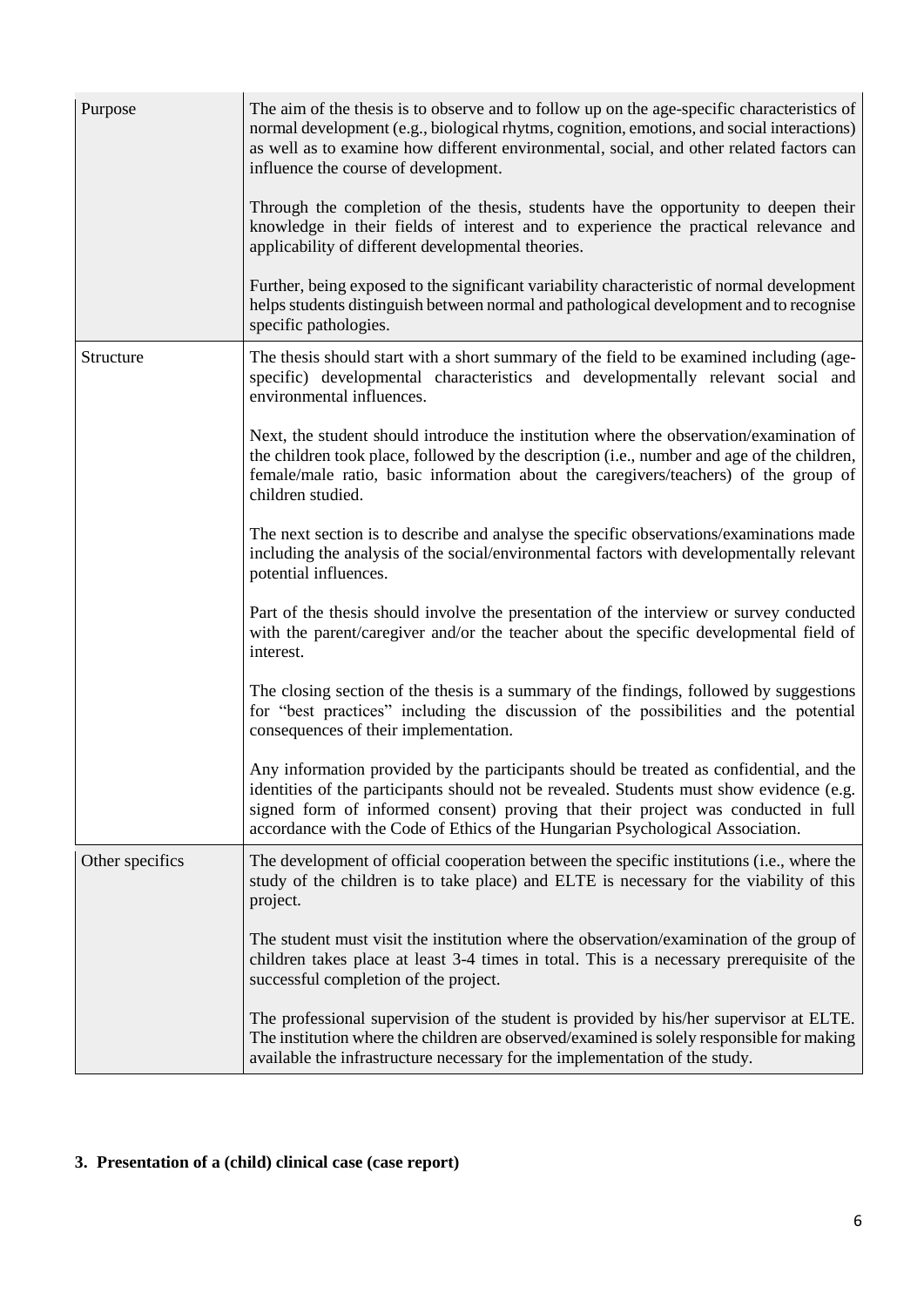| Purpose         | The aim of the case report is to present a detailed description of a psychological<br>diagnostic procedure of a child/adolescent aged between 4-18 years who was referred for                                                                                                                                                                                                                                                |
|-----------------|------------------------------------------------------------------------------------------------------------------------------------------------------------------------------------------------------------------------------------------------------------------------------------------------------------------------------------------------------------------------------------------------------------------------------|
|                 | psychological/psychiatric assessment/treatment to an institution. The described<br>diagnostic procedure should lead to diagnosis/diagnoses based on the classification                                                                                                                                                                                                                                                       |
|                 | systems (DSM, BNO) and to a short therapy plan.                                                                                                                                                                                                                                                                                                                                                                              |
| Structure       | The case report begins with the <i>presentation</i> of the current difficulties, why the child was<br>referred for psychological/psychiatric assessment. In this part students can summarise all<br>previous information on the child.                                                                                                                                                                                       |
|                 | Next part is the presentation of the <i>first interview</i> , which begins with the description of<br>the circumstances of the interview followed by the detailed <i>history</i> possibly from various<br>sources. It is important to describe at all times every information source.                                                                                                                                        |
|                 | First part of the history includes the assessment of the symptoms (i.e., onset, severity,<br>pervasiveness, persistence, function impairment, earlier treatments, factors which may<br>have a role of the origin, and presence of symptoms). These should be what caused the<br>current difficulties.                                                                                                                        |
|                 | Next parts of the history should involve information on pregnancy, perinatal events, early<br>childhood temperament, motoric<br>and verbal development,<br>potty<br>training,<br>nursery/kindergarten, development of peer relations, school performance, current<br>diseases, treatments, life events, changes in life circumstances, separation from the carer,<br>and family history (i.e., mental and somatic diseases). |
|                 | An informative part of the case report is the exploration, which is the strict citation<br>(between quotation marks) of the child, the carer and the other person who was present<br>on the interview.                                                                                                                                                                                                                       |
|                 | The next part of the case report is the detailed <i>psychological status</i> and is the case report<br>is the summary of the planned diagnostic procedure. It is followed by the detailed<br>description of the diagnostic procedure.                                                                                                                                                                                        |
|                 | Next part is the short introduction of the instruments (i.e. tests and questionnaires), which<br>were used during the diagnostic procedure. Then students should present and integrate<br>the results of these instruments.                                                                                                                                                                                                  |
|                 | This is followed by the detailed description how students set up the diagnosis/diagnoses<br>based on the classification systems. Differential diagnostic questions need a separate<br>section in the case report.                                                                                                                                                                                                            |
|                 | Based on all above, the next step is to prepare a short <i>therapy plan</i> .                                                                                                                                                                                                                                                                                                                                                |
|                 | The final part of the case report is a summary.                                                                                                                                                                                                                                                                                                                                                                              |
|                 | Appendices should contain tests and questionnaires administered with the child/<br>carer/other person, which are not protected by copy-right.                                                                                                                                                                                                                                                                                |
| Other specifics | Before starting the case report, students should inform the child and their carer in oral<br>and written form about the purpose, framework, and outcome(s) of the assessment. In<br>addition, they should obtain written inform consent from the carer and the child older<br>than 14 years.                                                                                                                                 |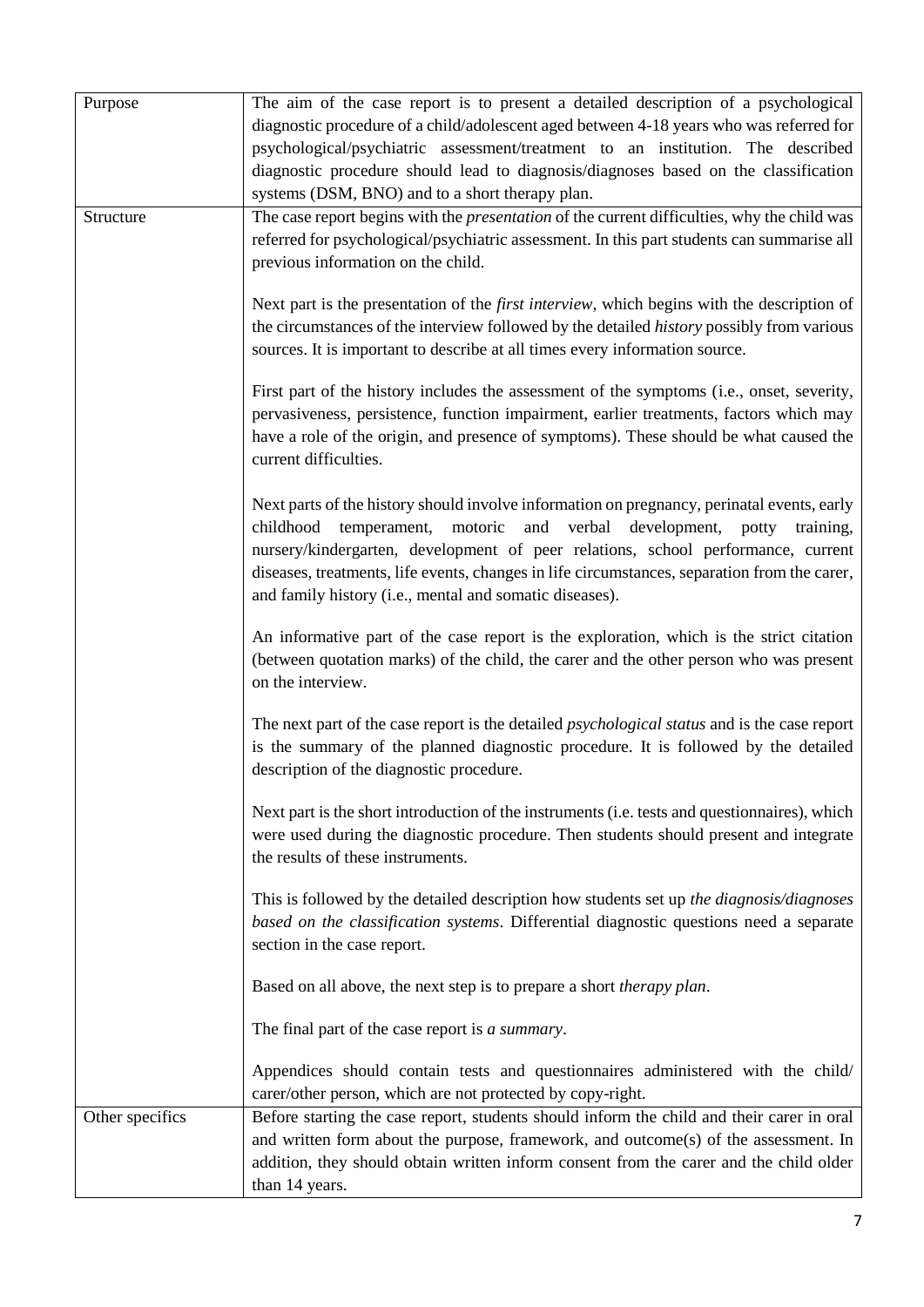| Students present the case assuring the anonymity of the child and any other person (e.g. |
|------------------------------------------------------------------------------------------|
| parent) or institution.                                                                  |

# *Applied psychology thesis in the field of Clinical and Health Psychology specialization*

Types of the applied psychology part of the thesis:

#### **1. Case study based on observation of psychotherapy work**

| Purpose         | The purpose is an introduction to therapeutical methods that the students may become                                                                                                                                                                                                                                                                                                                                                                        |
|-----------------|-------------------------------------------------------------------------------------------------------------------------------------------------------------------------------------------------------------------------------------------------------------------------------------------------------------------------------------------------------------------------------------------------------------------------------------------------------------|
|                 | aware of during voluntary or field work. The thesis should contain the description of                                                                                                                                                                                                                                                                                                                                                                       |
|                 | the method application based on individual experiences and the theories and                                                                                                                                                                                                                                                                                                                                                                                 |
|                 | investigations related to the method.                                                                                                                                                                                                                                                                                                                                                                                                                       |
| Structure       | 1. List of contents<br>2. Theoretical presentation of the therapy method, demonstration of the previous<br>effectiveness research related to the method, and empirical data.<br>3. Presentation: place, framework conditions, and patients.<br>4. Demonstration of the process (arc) of the therapy.<br>5. Detailed description of an elected occasion with emphasis on the effect mechanism<br>of the applied therapy method.<br>6. Summary<br>7. Appendix |
|                 | 8. Reference list                                                                                                                                                                                                                                                                                                                                                                                                                                           |
| Other specifics | It is important to take into account that university students are not allowed to make                                                                                                                                                                                                                                                                                                                                                                       |
|                 | individually psychodiagnostic and therapy work.                                                                                                                                                                                                                                                                                                                                                                                                             |
|                 | Professional-ethical aspects:                                                                                                                                                                                                                                                                                                                                                                                                                               |
|                 | <b>1.</b> Consent based on information: Patient(s) should be informed about the<br>preparation of the case study and they need to consent it. Process and form of<br>providing information (e.g. form of written consent) is the responsibility of the<br>colleague having clinical responsibility (the seminar teacher). Students<br>responsibility is to inform in time the seminar teacher colleague about their<br>intention to write a case study.     |
|                 | 2. Discretion: Thesis should be written in a way that patient(s) could not be                                                                                                                                                                                                                                                                                                                                                                               |
|                 | recognised which means that any kind of details needs to be covered or changed                                                                                                                                                                                                                                                                                                                                                                              |
|                 | based on which patient(s) could be identified.                                                                                                                                                                                                                                                                                                                                                                                                              |
|                 | In case of this type of thesis encryption needs to be applied for. These types of thesis                                                                                                                                                                                                                                                                                                                                                                    |
|                 | can be managed only by clinical psychologist or licenced psychotherapist.                                                                                                                                                                                                                                                                                                                                                                                   |

#### **2. Diagnostic case study**

| Purpose   | The purpose to write this type of thesis is to present the steps of the diagnostic process |
|-----------|--------------------------------------------------------------------------------------------|
|           | in a way that readers could have a view about the steps of the diagnosis creation, the     |
|           | clinical observation, and reasoning of the students for such diagnosis/diagnoses. Final    |
|           | conclusion is the proposed diagnosis which needs to be taken based on BNO. If the          |
|           | diagnosis is unsure, the cause of the insecurity should be set out taking into account the |
|           | emerging opportunities.                                                                    |
| Structure | 1. List of contents                                                                        |
|           | 2. Theoretical presentation of the diagnostic information related to the patient.          |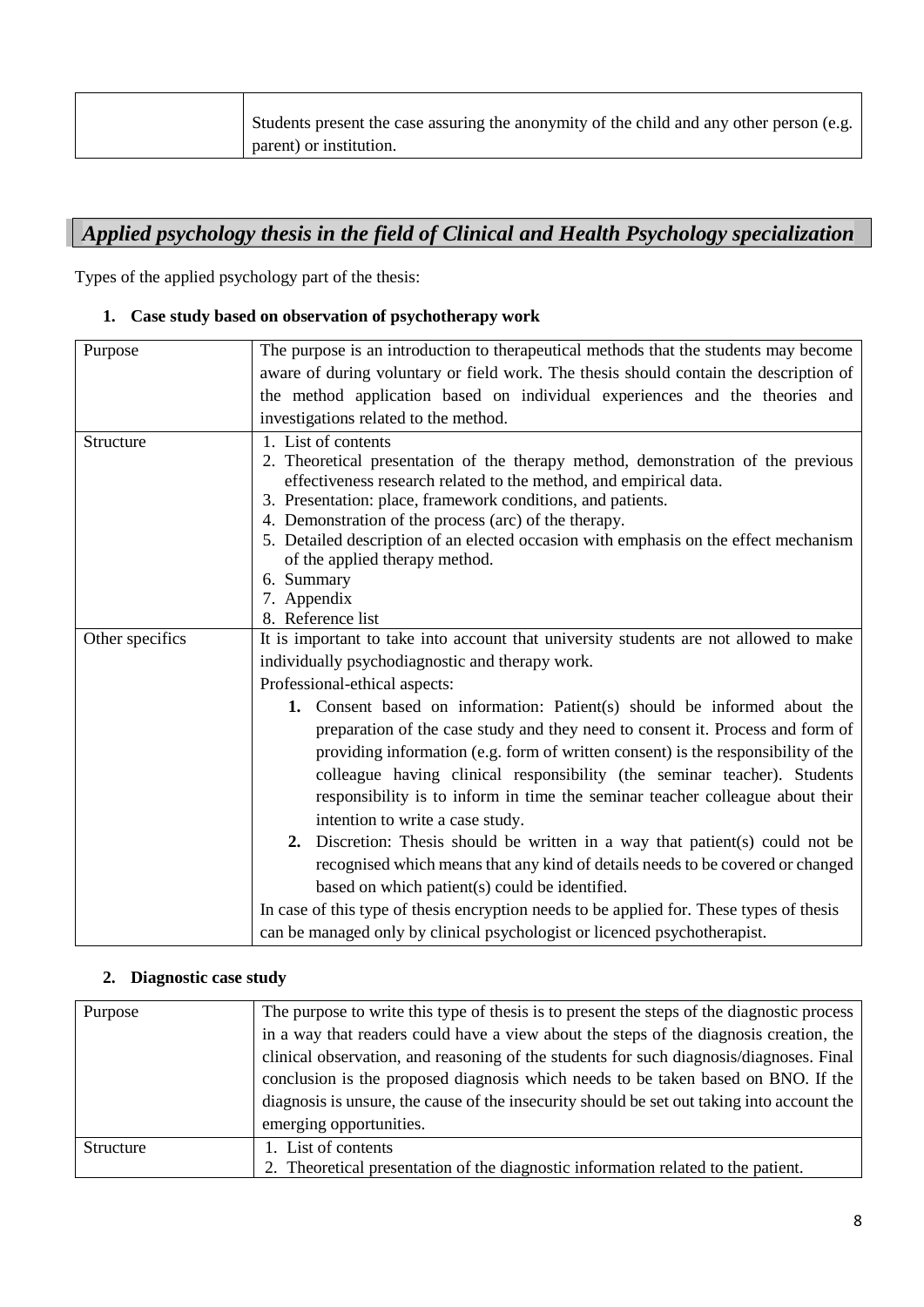|                 | 3. "Prefield <sup>1</sup> "                                                           |
|-----------------|---------------------------------------------------------------------------------------|
|                 | 4. Description and summary of the first interview                                     |
|                 | 5. Anamnestic interview                                                               |
|                 | 6. Summary of interviews, formulating clinical questions, and the related composition |
|                 | of test battery.                                                                      |
|                 | 7. Tests (MMPI, Rorschach, MAWI, occasionally other tests)                            |
|                 | 8. Summary of test results and their comparison with clinical questions               |
|                 | 9. Summary and the proposed diagnosis based on BNO and DSM-5                          |
|                 | 10. Appendix: test materials, protocols.                                              |
|                 | 11. Reference list                                                                    |
| Other specifics | It is important to take into account that university students are not allowed to make |
|                 | individually psychodiagnostic and therapy work.                                       |
|                 | Professional-ethical aspects:                                                         |
|                 | 1. Consent based on information: Patient(s) should be informed about the              |
|                 | preparation of the case study and they need to consent it. Process and form of        |
|                 | providing information (e.g. form of written consent) is the responsibility of the     |
|                 | colleague having clinical responsibility (i.e., the seminar teacher). Students        |
|                 |                                                                                       |
|                 | responsibility is to inform in time the seminar teacher colleague about their         |
|                 | intention to write a case study.                                                      |
|                 | 2. Discretion: Thesis should be written in a way that patient(s) could not be         |
|                 | recognised which means that each detail needs to be covered or changed based          |
|                 | on which patient(s) could be identified.                                              |
|                 | In case of this type of thesis encryption needs to be applied for.                    |
|                 | These types of thesis can be managed only by clinical psychologist or psychiatrist.   |

### **1. Psychobiography and psychopathology in clinical research**

 $\overline{a}$ 

| Purpose | Psychobiography is the systematic application of psychology in the analysis and<br>interpretation of people's significant life history and work. The aim of these researches<br>is to to form a coherent, informative, psychologically relevant and scientifically<br>validated narrative based upon first and third person documents about the person                                                              |
|---------|---------------------------------------------------------------------------------------------------------------------------------------------------------------------------------------------------------------------------------------------------------------------------------------------------------------------------------------------------------------------------------------------------------------------|
|         | Pathography is a partly different genre; it is a medical, clinical psychological, and<br>psychiatric approach to the same subject. In pathography we are analysing biological<br>vulnerability, development and the symptoms of mental and physical diseases in<br>sociocultural context, in order to evince the effect of these factors on in decision making<br>creative process and behaviour of the individual. |
|         | In psychobiographic analyses clinical questions can be also relevant, but instead of<br>building arguments upon diagnoses we see these pathologogical conditions as limit<br>situations according to Karl Jaspers.                                                                                                                                                                                                  |

<sup>&</sup>lt;sup>1</sup> prefield: the clinician's thoughts, feelings, ideas about the patient (originated in various sources including colleague's description, phonecall, fleeting observation of him in the ward etc.) before actually meeting him/her for the first time in an organized, professional framework called the initial (first) interview.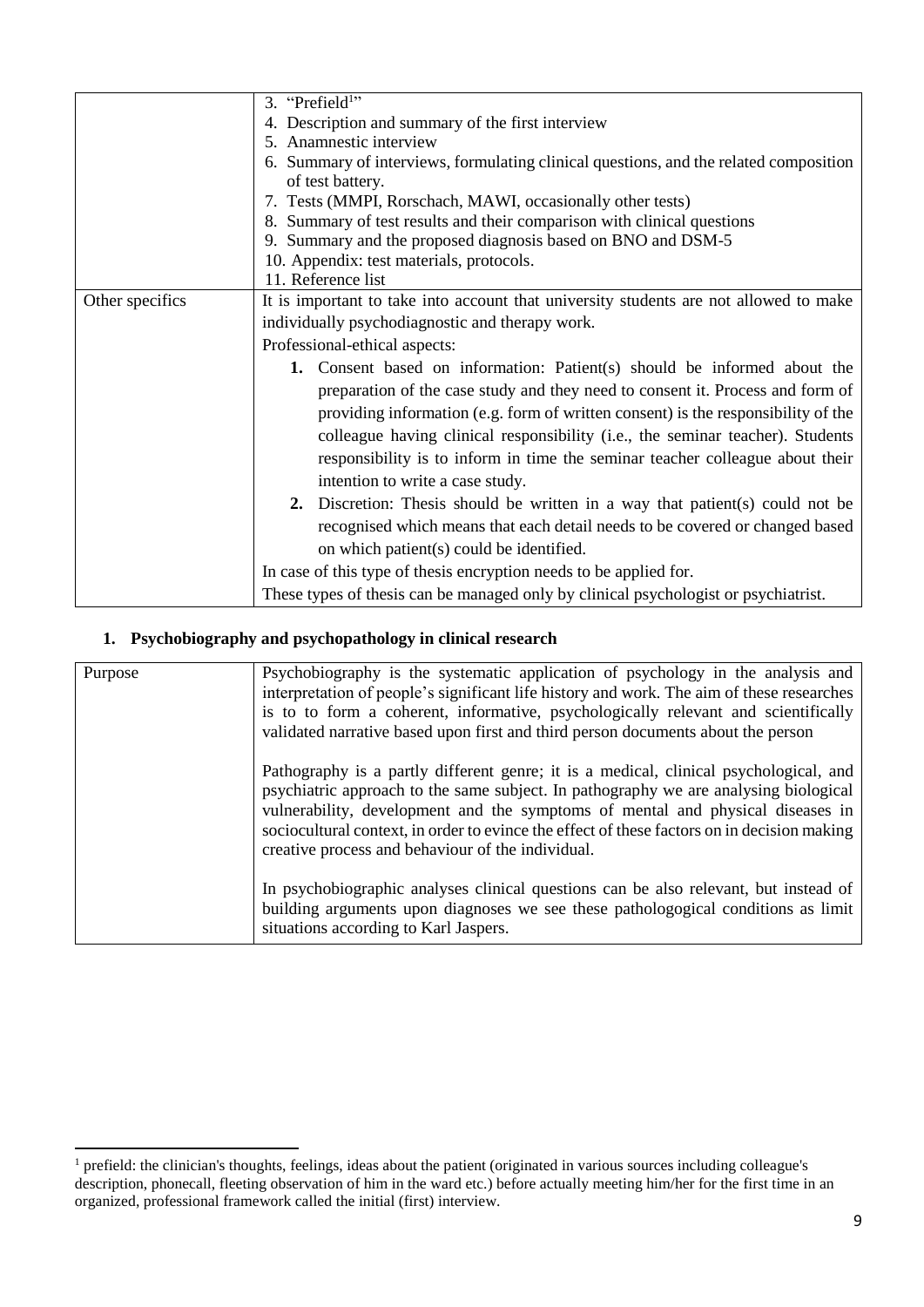| Structure       | Psychobiography analysis begins with the choice of topic based on some basic rules: as<br>it is always a personal choice, ambivalence is the best attitude towards our subject to<br>avoid demonization (e.g. Hitler) ar extreme idealization (like Mother Theresa).                                                                                                                                                                                                                                                                                                                                                                                                                                                                                                                                                                                        |
|-----------------|-------------------------------------------------------------------------------------------------------------------------------------------------------------------------------------------------------------------------------------------------------------------------------------------------------------------------------------------------------------------------------------------------------------------------------------------------------------------------------------------------------------------------------------------------------------------------------------------------------------------------------------------------------------------------------------------------------------------------------------------------------------------------------------------------------------------------------------------------------------|
|                 | Beside clarifying the nature of our relationship with the topic, we always have to take<br>historical, cultural and social context into consideration. The investigation begins with<br>concrete question(s), which determinate the application of relevant first and third<br>person documents categorised by G. W. Allport. We alo have to apply source criticism;<br>in modern psychobiography we have explicit models that help us to get data structured.<br>In interpretation, there are different models of personality psychology (psychodynamic,<br>existentialist, personological or narrative theories) that help us. The process of<br>interpretation is determined by the so called hermeneutic circle. The narratives that we<br>form have to be evaluated by uisng explicit criteria, which also point out the limitations<br>of the method. |
| Other specifics |                                                                                                                                                                                                                                                                                                                                                                                                                                                                                                                                                                                                                                                                                                                                                                                                                                                             |

#### **2. Neuropsychological case study**

| Purpose         | The purpose is the description, analysis of neuropsychological and development        |
|-----------------|---------------------------------------------------------------------------------------|
|                 | neuropsychological cases including analysis of successfulness of rehabilitation. Here |
|                 | are required clinical cases where in the background of the creation of the            |
|                 | psychological problem can be found organic disorders effecting the nervous system in  |
|                 | a particular way.                                                                     |
| Structure       | 1. Short presentation of the investigated patient's disease                           |
|                 | (a) from medical approach                                                             |
|                 | (c) summary of neuropsychological knowledge related to the disease                    |
|                 | (b) health psychological topics frequently occurred in the disease                    |
|                 | 2. Presentation of the work with the patient                                          |
|                 | a."Prefield"                                                                          |
|                 | b. Exploration                                                                        |
|                 | d. Neuropsychological question related to tests                                       |
|                 | c. Relevant neuropsychological tests                                                  |
|                 | d. Neuropsychological rehabilitation plan                                             |
|                 | e. Documentation of changes followed rehabilitation (if possible)                     |
|                 | 7. Appendix                                                                           |
|                 | 8. Reference list                                                                     |
| Other specifics | It is important to take into account that university students are not allowed to make |
|                 | individually psychodiagnostic and therapy work.                                       |
|                 | Professional-ethical aspects:                                                         |
|                 | 1. Consent based on information: Patient(s) should be informed about the              |
|                 | preparation of the case study and they need to consent it. Process and form of        |
|                 | providing information (e.g. form of written consent) is the responsibility of the     |
|                 | colleague having clinical responsibility (the seminar teacher). Students              |
|                 | responsibility is to inform in time the seminar teacher colleague about their         |
|                 | intention to write a case study.                                                      |
|                 | 2. Discretion: Thesis should be written in a way that patient(s) could not be         |
|                 | recognised which means that any kind of details needs to be covered or changed        |
|                 | based on which patient(s) could be identified.                                        |
|                 | In case of this type of thesis encryption needs to be applied for.                    |
|                 | These types of thesis can be managed only by clinical psychologist or                 |
|                 | neuropsychologst.                                                                     |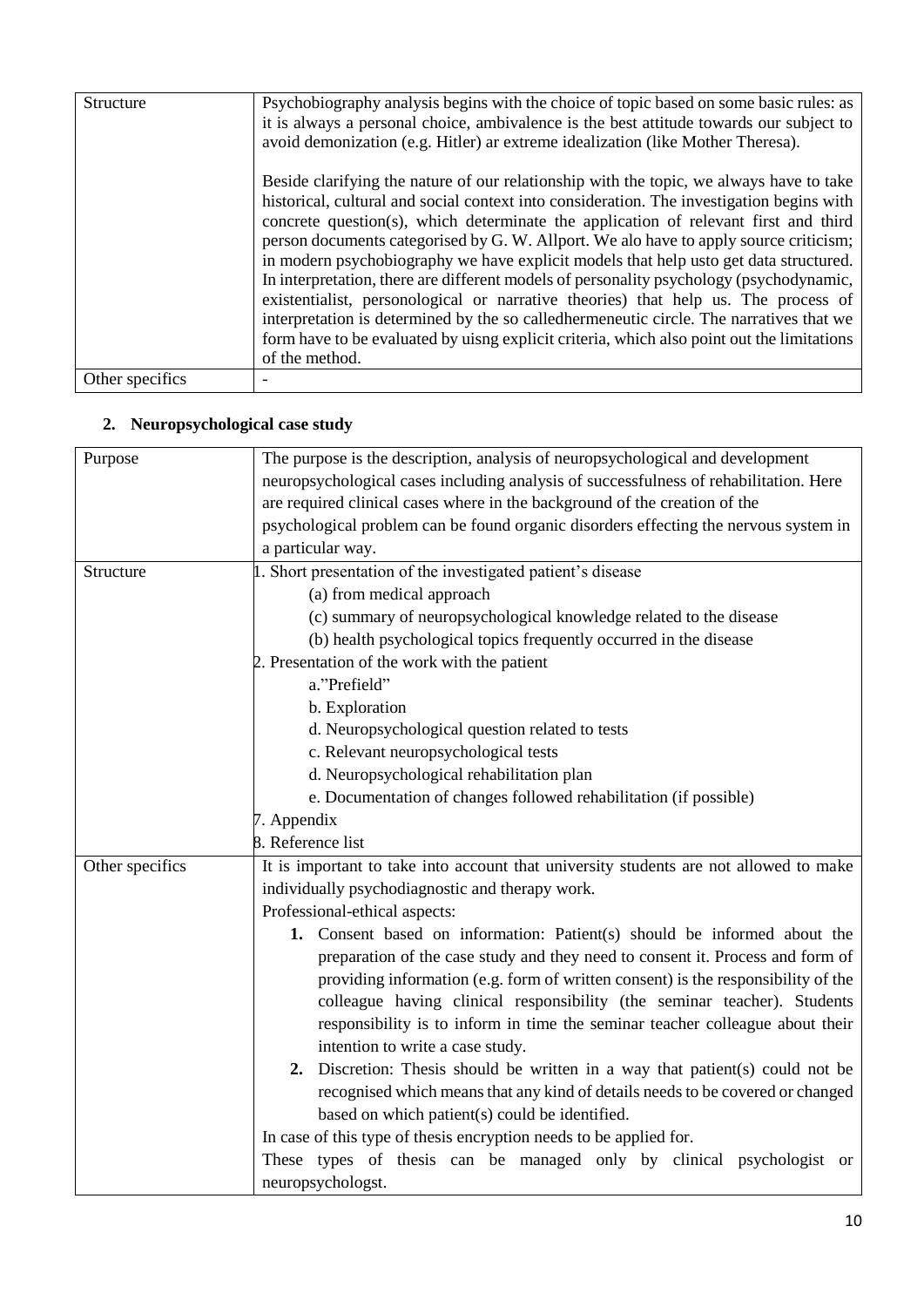## **5. Clinical health psychology case study**

| Purpose         | The purpose is to present a case of a patient diagnosed with chronical somatic disease<br>from biopsychosocial approach |
|-----------------|-------------------------------------------------------------------------------------------------------------------------|
| Structure       | 1. Short presentation of the disease of the studied patient                                                             |
|                 | a. from medical approach                                                                                                |
|                 | b. presentation of the disease from biopsychosocial approach                                                            |
|                 | c. psychosocial problems frequently occurred in the disease in question                                                 |
|                 | 2. Presentation of the work with the patient                                                                            |
|                 | a. "Prefield"                                                                                                           |
|                 |                                                                                                                         |
|                 | b. Exploration                                                                                                          |
|                 | c. Relevant questionnaires and tests                                                                                    |
|                 | d. Intervention plan                                                                                                    |
|                 | 7. Summary                                                                                                              |
|                 | 8. Appendix                                                                                                             |
|                 | 9. Reference list                                                                                                       |
| Other specifics | It is important to take into account that university students are not allowed to make                                   |
|                 | individually psychodiagnostic and therapy work.                                                                         |
|                 | Professional-ethical aspects:                                                                                           |
|                 | 1. Consent based on information: Patient(s) should be informed about the                                                |
|                 | preparation of the case study and they need to consent it. Process and form of                                          |
|                 | providing information (e.g. form of written consent) is the responsibility of the                                       |
|                 | colleague having clinical responsibility (the seminar teacher). Students                                                |
|                 | responsibility is to inform in time the seminar teacher colleague about their                                           |
|                 | intention to write a case study.                                                                                        |
|                 | Discretion: Thesis should be written in a way that patient(s) could not be<br>2.                                        |
|                 | recognised which means that any kind of details needs to be covered or changed                                          |
|                 | based on which patient(s) could be identified.                                                                          |
|                 | In case of this type of thesis encryption needs to be applied for.                                                      |
|                 |                                                                                                                         |
|                 | These types of thesis can be managed only by clinical psychologist or health                                            |
|                 | psychologist.                                                                                                           |
|                 |                                                                                                                         |

### **6. Presentation of analysis of a health psychology, public health institution from a certain disease group or problem circle**

| Purpose         | The purpose of the thesis is to present the institutional and policy environment which     |
|-----------------|--------------------------------------------------------------------------------------------|
|                 | determines the problem solving in a local administrative area (city, district or country). |
| Structure       | Introduction: draft version and presentation of a certain topic field                      |
|                 | Methodology/presentation of the technique of the information collection                    |
|                 | Structured description of experiences, description of positive and negative points         |
|                 | supported by data                                                                          |
|                 | Summary and wording of proposals                                                           |
|                 | Appendix: instruments applied during information collection (e.g. interview guideline)     |
|                 | Reference list                                                                             |
| Other specifics | Describing the thesis students may rely on documents publicly accessible or make           |
|                 | interviews (up to a maximum of 3) with experts occupied relevant positions. Supervisor     |
|                 | should help to elect thematic focus and involved persons.                                  |
|                 |                                                                                            |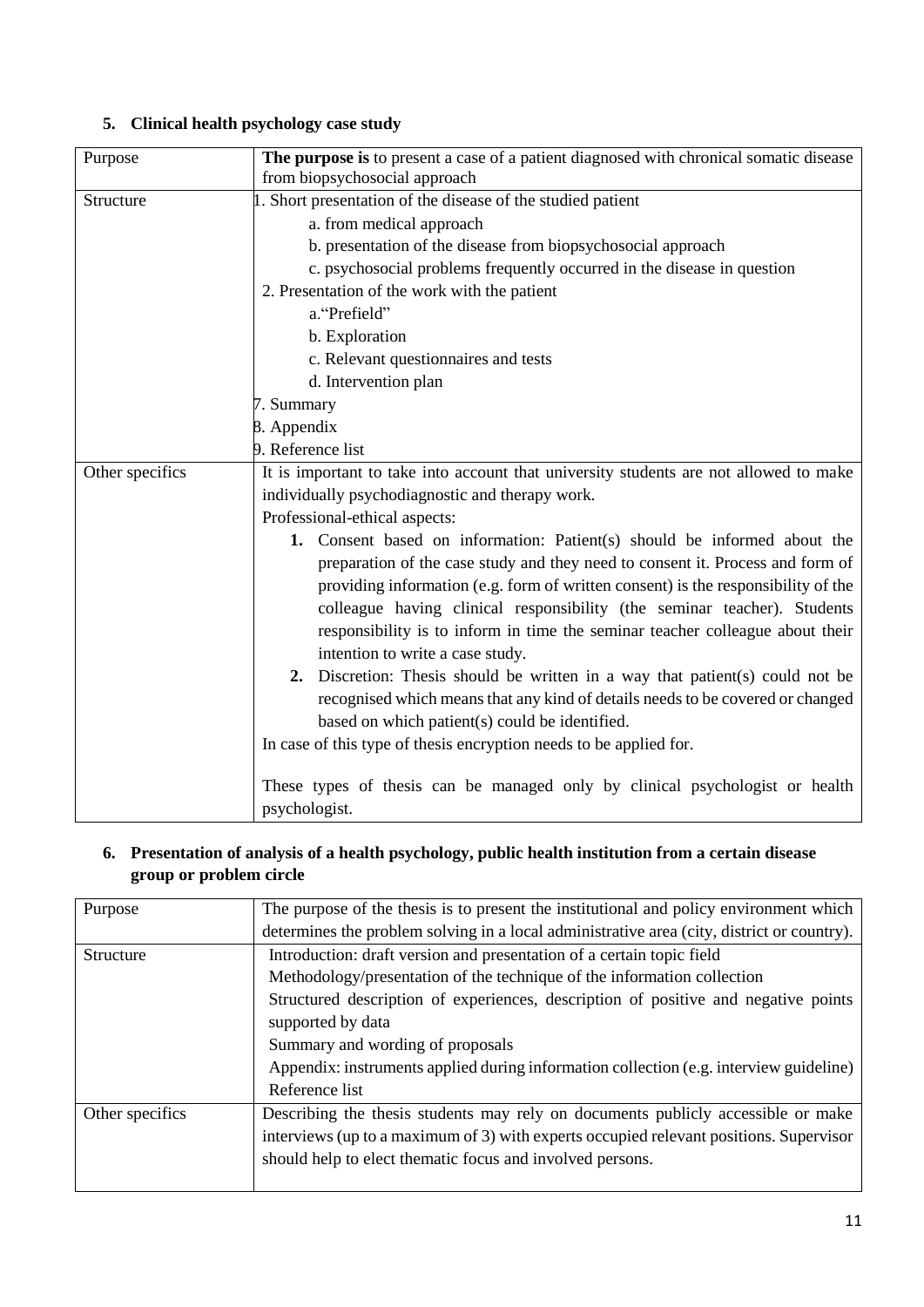#### **7. Practical analysis of analytical methods (clinical or health psychology)**

| Purpose         | The purpose of the thesis is to present diagnostic methods, testing instruments which<br>are applied or may be applied in clinical psychology, neuropsychology or in a broader<br>sense in clinical practice. These testing instruments may serve clinical diagnosis and<br>support therapy process or follow-up. Presentation should include the description of the<br>method and the practical utility, difficulties and risks. Work needs to be illustrated with<br>concrete examples. The thesis critically analyses the testing method and presents<br>systematically and based on the empirical reference list the weaknesses of each method<br>(e.g. criticism of Szondi test). |
|-----------------|----------------------------------------------------------------------------------------------------------------------------------------------------------------------------------------------------------------------------------------------------------------------------------------------------------------------------------------------------------------------------------------------------------------------------------------------------------------------------------------------------------------------------------------------------------------------------------------------------------------------------------------------------------------------------------------|
| Structure       | What is the purpose of the testing method and what are the relevant requirements<br>satisfied by this method?                                                                                                                                                                                                                                                                                                                                                                                                                                                                                                                                                                          |
|                 | What is the theoretical background of the method?                                                                                                                                                                                                                                                                                                                                                                                                                                                                                                                                                                                                                                      |
|                 | Conditions of application of the method                                                                                                                                                                                                                                                                                                                                                                                                                                                                                                                                                                                                                                                |
|                 | Detailed description of the testing method                                                                                                                                                                                                                                                                                                                                                                                                                                                                                                                                                                                                                                             |
|                 | Presentation of the testing method with examples from the reference list                                                                                                                                                                                                                                                                                                                                                                                                                                                                                                                                                                                                               |
|                 | Practical application of the testing method                                                                                                                                                                                                                                                                                                                                                                                                                                                                                                                                                                                                                                            |
|                 | SWOT analysis                                                                                                                                                                                                                                                                                                                                                                                                                                                                                                                                                                                                                                                                          |
|                 | Personal experiences related to the application of the method (if relevant)                                                                                                                                                                                                                                                                                                                                                                                                                                                                                                                                                                                                            |
|                 | Presentation of the method limits and critical analysis of the method                                                                                                                                                                                                                                                                                                                                                                                                                                                                                                                                                                                                                  |
|                 | Summary                                                                                                                                                                                                                                                                                                                                                                                                                                                                                                                                                                                                                                                                                |
|                 | Reference list                                                                                                                                                                                                                                                                                                                                                                                                                                                                                                                                                                                                                                                                         |
| Other specifics |                                                                                                                                                                                                                                                                                                                                                                                                                                                                                                                                                                                                                                                                                        |

#### **8. Ethical questions of psychologist activity**

| Purpose         | The purpose of the thesis is to analyse the ethical dilemma related to psychologist                                                          |
|-----------------|----------------------------------------------------------------------------------------------------------------------------------------------|
|                 | activity, presenting a real case (with appropriate masking) and exposition of the lessons.                                                   |
| Structure       | Proposed structure and content:                                                                                                              |
|                 | a. Presentation of the original dilemma (with consent of the owner of the<br>dilemma);                                                       |
|                 | b. Documentation of the appropriate handling of encryption (masking, approval<br>for publication, etc.);                                     |
|                 | c. Presentation of the original story in which was born the dilemma;                                                                         |
|                 | Analysis of the dilemma, advantages and disadvantages of the election options<br>d.<br>(with the related ethical rule(s) or law background); |
|                 | Analysis of the decision making process;<br>e.                                                                                               |
|                 | Exposition of the case specification or its general characteristics. Wording of<br>lessons:                                                  |
|                 | Personal reflexion of the student on the original dilemma and concerning the<br>g.<br>method of its processing;                              |
|                 | Accurate reference list and regulatory reference framework<br>h.                                                                             |
| Other specifics |                                                                                                                                              |

#### **9. Questions related to the cooperation between the psychologist and the participants in hospital treatment**

| Purpose | The purpose of the thesis is to analyse the place occupied by the psychologist activity      |
|---------|----------------------------------------------------------------------------------------------|
|         | In the care team realised during hospital treatment (e.g. patient in critical state) and the |
|         | cooperation between the colleagues and the patient and the patient's family.                 |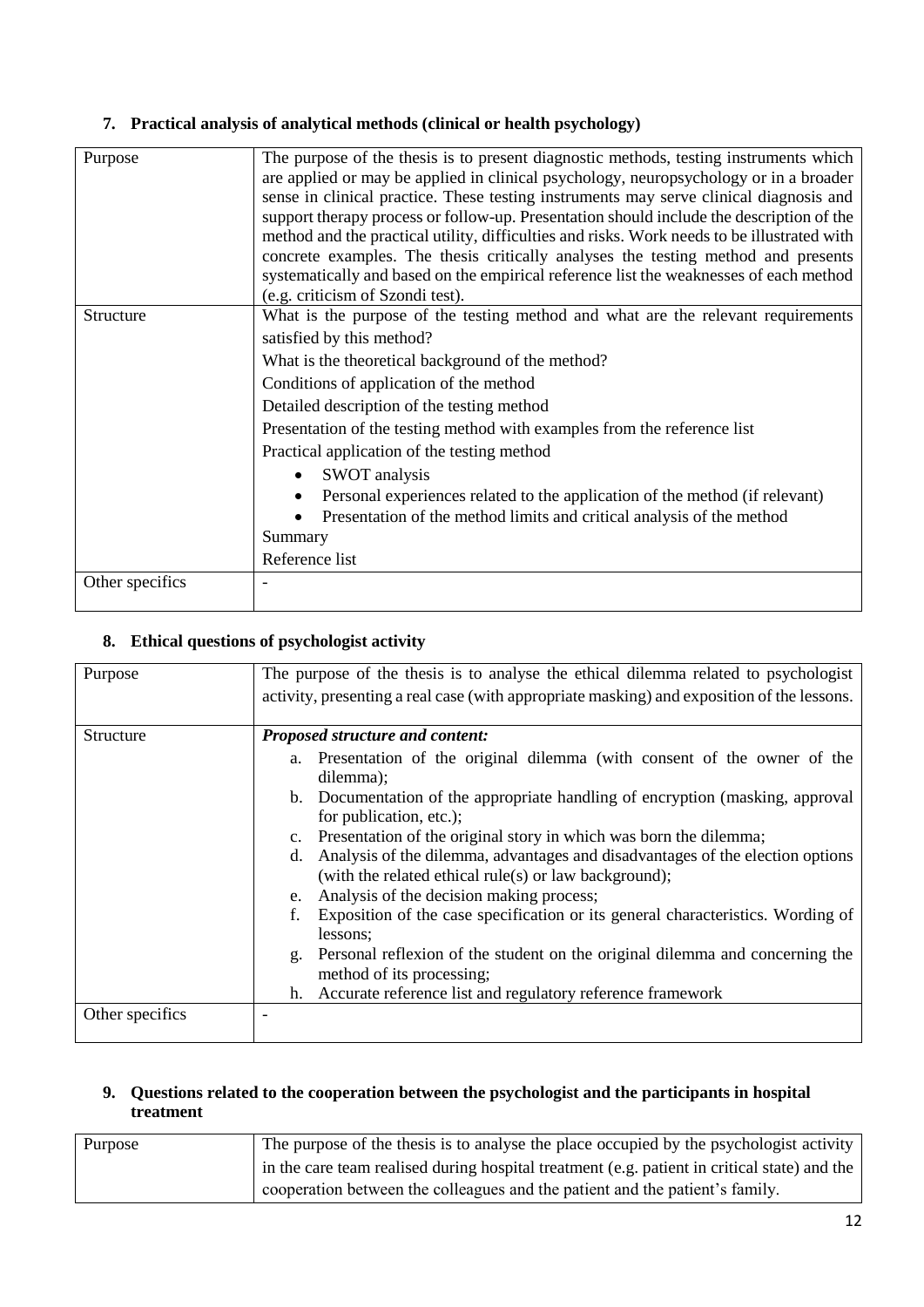| Structure       | <b>Proposed structure and content:</b>                                                                                   |
|-----------------|--------------------------------------------------------------------------------------------------------------------------|
|                 | Presentation of the original case (treatment) background (with consent of the<br>a.<br>patient or their representative); |
|                 | Documentation of the appropriate handling of secrecy (masking, approval for<br>b.<br>publication, etc.);                 |
|                 | Place of the psychological work in the care team during the treatment;<br>$\mathbf{c}$ .                                 |
|                 | Presentation of the type, frameworks and possible difficulties of the<br>d.<br>cooperation with other professions;       |
|                 | Presentation of the type, frameworks and possible difficulties of the<br>e.<br>cooperation with the family;              |
|                 | Steps and their evaluation towards the treatment of difficulties and problems;<br>f.                                     |
|                 | Possible changes of the above mentioned points during the process;<br>g.                                                 |
|                 | Exposition of the case specification or its general characteristics. Wording of<br>h.<br>lessons;                        |
|                 | Personal reflexion of the student on the original dilemma and concerning the<br>i.<br>method of its processing;          |
|                 | Accurate reference list framework                                                                                        |
| Other specifics |                                                                                                                          |

# *Applied psychology thesis in the field of Cognitive Psychology specialization*

The thesis supervising is implemented by the Field Work course. It is recommendable to relate the topic of the applied psychology thesis to the research field of the author of the thesis.

Topics of the applied psychology thesis could be the following:

#### **1. Application of theoretical problems and their limits**

| Purpose         | The purpose of the thesis is to sum up the history of the specific research method used<br>in the experimental part of the MA thesis. A historical summary is to present previous<br>applications and implementations of this research method in a way representing the<br>advantages and limits of the applied method by the author of the thesis, the possible<br>changes, the importance of the paradigm change and its theoretical relevance.                                                                                                                                                                                                                                                                                                                                                   |
|-----------------|-----------------------------------------------------------------------------------------------------------------------------------------------------------------------------------------------------------------------------------------------------------------------------------------------------------------------------------------------------------------------------------------------------------------------------------------------------------------------------------------------------------------------------------------------------------------------------------------------------------------------------------------------------------------------------------------------------------------------------------------------------------------------------------------------------|
| Structure       | Setting out a general theoretical framework (needs to put more emphasis on<br>the historical precedents of the method and its theoretical relevance in<br>comparison with the research part of the thesis)<br>Next part represents the historical precedents by the author of the thesis<br>evaluating the previous realisations and presenting the changes caused by the<br>technological development and/or previous results in the field; in this part the<br>author may present results and lessons of their previous pilot research<br>• Next part sets out the importance of the method chosen by the author of the<br>thesis and its possible specifics<br>At the end of the thesis the author may set out limits which determine the<br>possible applicability of the given research method |
| Other specifics | The key of the thesis is the deep theoretical (history of psychology) embedment.<br>There is a plus merit if students are able to present the relationship between their<br>research question and other science fields.                                                                                                                                                                                                                                                                                                                                                                                                                                                                                                                                                                             |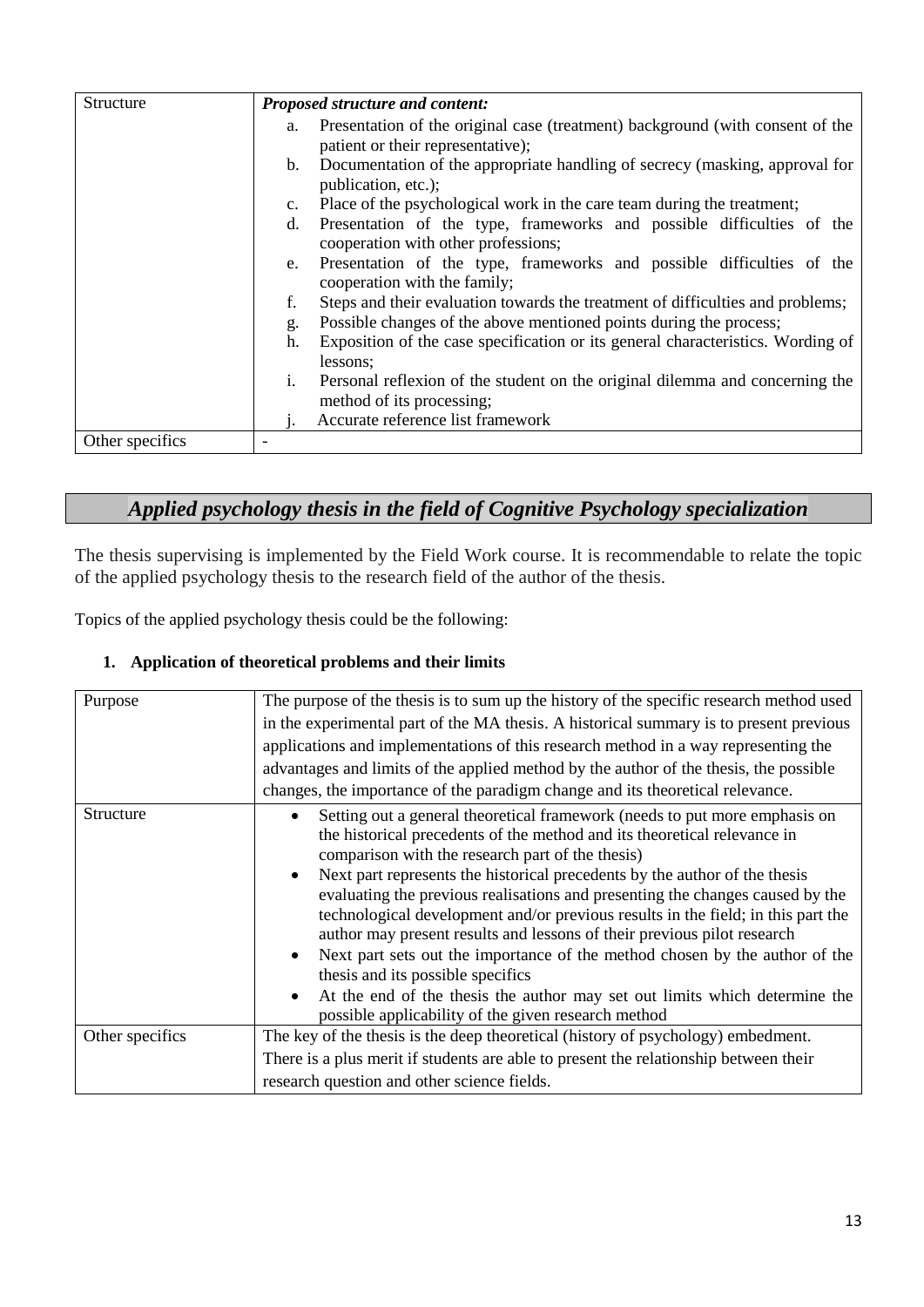#### **2. Extension, transposition of theoretical problems to applied psychology fields or analysis of the applicability of a methodology**

| Purpose         | The purpose of the thesis is to present a theoretical question of the realised research                                                                                                                                                                                                                                                                                                                                                                                                                                                                                                                                                                                                                                                                                                                                                          |
|-----------------|--------------------------------------------------------------------------------------------------------------------------------------------------------------------------------------------------------------------------------------------------------------------------------------------------------------------------------------------------------------------------------------------------------------------------------------------------------------------------------------------------------------------------------------------------------------------------------------------------------------------------------------------------------------------------------------------------------------------------------------------------------------------------------------------------------------------------------------------------|
|                 | by the author of the thesis from applied psychology approach                                                                                                                                                                                                                                                                                                                                                                                                                                                                                                                                                                                                                                                                                                                                                                                     |
| Structure       | Short presentation of the theoretical framework of the research: importance of<br>$\bullet$<br>the analysis, the historical precedents, the options of the examination and the<br>limits of the research question<br>Setting out in details and systematically the practical relevance of the<br>$\bullet$<br>question: in which applied psychology fields is present this question, for<br>which practical problems is able to answer, structure and comprehend the<br>given method<br>In the next part the author of the thesis should shortly set out the importance of<br>$\bullet$<br>the selected method and its specifics<br>At the end of the thesis the author should present the necessary conditions of<br>$\bullet$<br>the applicability of the method (related to instruments, research organization,<br>technique and methodology) |
| Other specifics | The author of the thesis may choose an applied psychology field and present its                                                                                                                                                                                                                                                                                                                                                                                                                                                                                                                                                                                                                                                                                                                                                                  |
|                 | results and practical methods in details or may present different fields. In this latter                                                                                                                                                                                                                                                                                                                                                                                                                                                                                                                                                                                                                                                                                                                                                         |
|                 | case the focus is on the multiple application of the method.                                                                                                                                                                                                                                                                                                                                                                                                                                                                                                                                                                                                                                                                                                                                                                                     |

## **3. Neuropsychological case study**

| Purpose         | The purpose of the thesis is to present the given organic problem malfunction, the                                                                                                                                                                                                                                                                                                                                                                                                                                                                                                                                                                                                                                                                                                                                                                                                                                    |
|-----------------|-----------------------------------------------------------------------------------------------------------------------------------------------------------------------------------------------------------------------------------------------------------------------------------------------------------------------------------------------------------------------------------------------------------------------------------------------------------------------------------------------------------------------------------------------------------------------------------------------------------------------------------------------------------------------------------------------------------------------------------------------------------------------------------------------------------------------------------------------------------------------------------------------------------------------|
|                 | case history and rehabilitation focusing on the theoretical importance of the question.                                                                                                                                                                                                                                                                                                                                                                                                                                                                                                                                                                                                                                                                                                                                                                                                                               |
| Structure       | Presence in the scientific literature of the given deficiency; presentation of the<br>theoretical relevance of the question<br>Comparative description of the status previous and following the appearance<br>of the problem; presentation of the previous status of the patient (if known);<br>and description of the disorder circumstances (mentioning the relevant<br>details)<br>Next part should be the presentation of the rehabilitation programme<br>proposed and composed based on the previous complex neuropsychological<br>examination, then the analysis its successfulness presenting the general<br>psychological, neuropsychological results of the patient<br>At the end of the thesis the author should set out a general protocol which<br>could be recommended for examination of similar situations and present the<br>general complicating factors of the successfulness of the rehabilitation |
| Other specifics | Detailed documentation of neuropsychological case(s) where in the background of the                                                                                                                                                                                                                                                                                                                                                                                                                                                                                                                                                                                                                                                                                                                                                                                                                                   |
|                 | appearance of the psychological problem may be found an organic disorder effected                                                                                                                                                                                                                                                                                                                                                                                                                                                                                                                                                                                                                                                                                                                                                                                                                                     |
|                 |                                                                                                                                                                                                                                                                                                                                                                                                                                                                                                                                                                                                                                                                                                                                                                                                                                                                                                                       |
|                 | the nervous system. The thesis includes the presentation of rehabilitation options,                                                                                                                                                                                                                                                                                                                                                                                                                                                                                                                                                                                                                                                                                                                                                                                                                                   |
|                 | analysis of its successfulness and limits and the theoretical relevance of the question.                                                                                                                                                                                                                                                                                                                                                                                                                                                                                                                                                                                                                                                                                                                                                                                                                              |

### **4. Analysis of the circumstances of experiments**

| Purpose | The purpose of the thesis is to analyse the unusual, interesting, extraordinary "cases" |
|---------|-----------------------------------------------------------------------------------------|
|         | raised in the experimental research study: in this form the "case" character is based   |
|         | upon the analysis of an unexpected circumstance occasionally occurred during routine    |
|         | or standard experiment procedures. This circumstance could be personal (the             |
|         | experimenter suddenly feels badly or: the participant of the experiment suddenly        |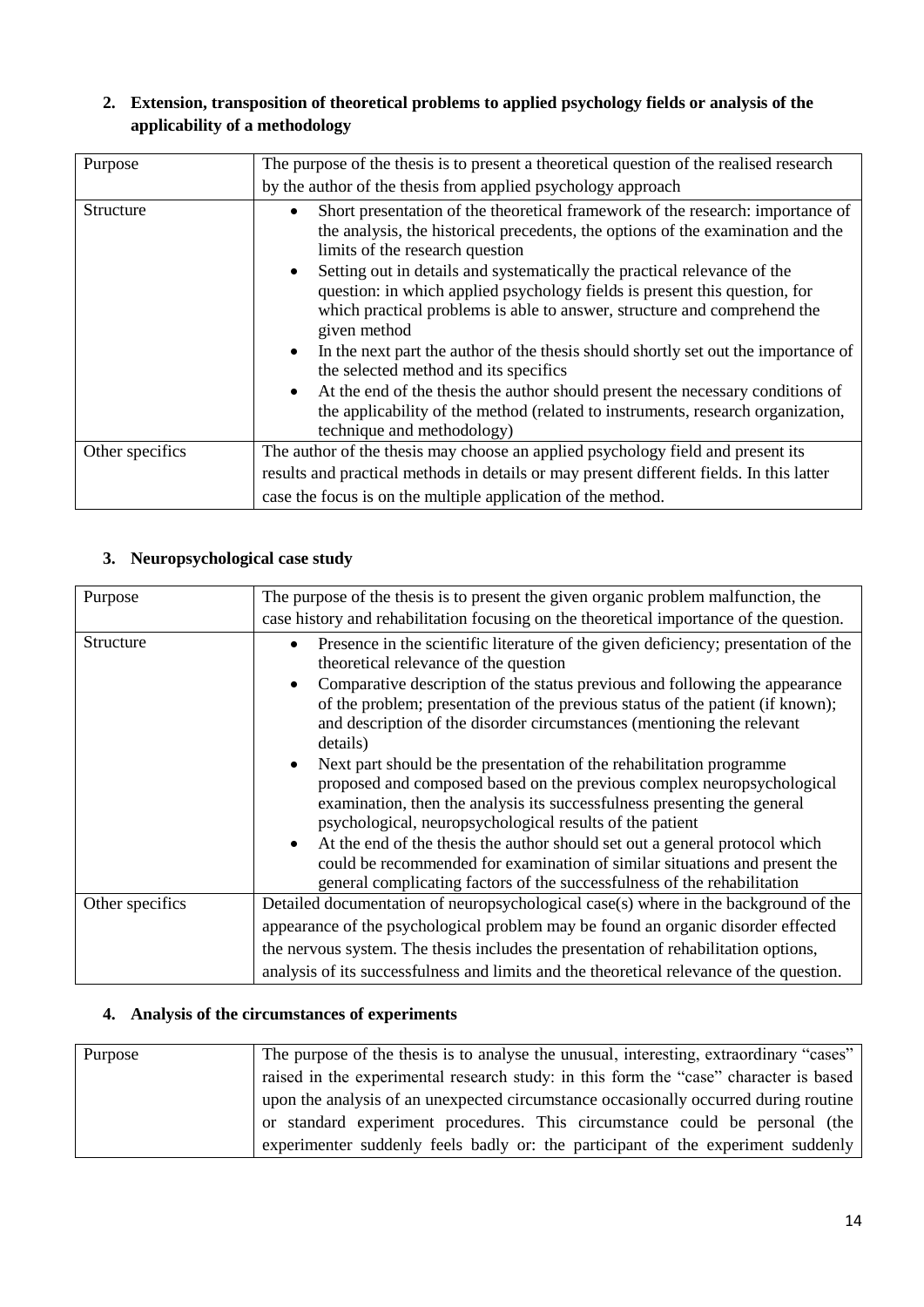|                              | expresses unexpected emotions, etc.) or demonstrated in external circumstances (e.g. in<br>case of a blackout, a chair down the person subject of the experiment collapses, etc.).                                                                                                                                                                                                                                                                                                                                                                                                                                                                                                                                                                                                                                                                                                       |
|------------------------------|------------------------------------------------------------------------------------------------------------------------------------------------------------------------------------------------------------------------------------------------------------------------------------------------------------------------------------------------------------------------------------------------------------------------------------------------------------------------------------------------------------------------------------------------------------------------------------------------------------------------------------------------------------------------------------------------------------------------------------------------------------------------------------------------------------------------------------------------------------------------------------------|
| Structure<br>Other specifics | Presentation of the character and background of the original case study;<br>Presentation of the unexpected event/circumstance;<br>Description of how happened and how was solved the situation;<br>Setting out the favourable, optimal, possible solution(s) arising the reflection<br>on the situation;<br>Ethical aspects of the situation: with an extra focus on the requirement of the<br>$\bullet$<br>protection of the person subject of the research/experiment (do no harm<br>principle) and on the experimental design;<br>Documentation of the accurate treatment of secrecy (, disguise approval for<br>publication, etc.);<br>Exposition of the case specification or its general characteristics. Wording of<br>lessons;<br>Personal reflexion of the student on the original dilemma and concerning the<br>method of its processing;<br>Accurate reference list framework |
|                              |                                                                                                                                                                                                                                                                                                                                                                                                                                                                                                                                                                                                                                                                                                                                                                                                                                                                                          |

# *Applied psychology thesis in the field of Counseling and Educational Psychology specialization*

Students prepare their applied psychology thesis in the Counselling and Educational Psychology specialization on seminars and practical courses (educational and school psychology seminar, diagnostics in the field of school psychology and counselling, life management, family, group, career counselling, crisis intervention methodology, elective professional field work, guided research studies and in the frame of continuous field works or in relationship with the theoretical thesis). The thesis could be based on observation or apply individually implemented research methods.

Types of the applied psychology thesis could be the following:

#### **1. Case study under supervision about a child, an adult, a student, a family, an educational group, a class, a complete organization:**

| Purpose | Assessment of the student capabilities on the following fields:                                                                                                                                                                                                                                                                                                                |
|---------|--------------------------------------------------------------------------------------------------------------------------------------------------------------------------------------------------------------------------------------------------------------------------------------------------------------------------------------------------------------------------------|
|         | Students' competence in choosing a relevant case related to a given topic;<br>Students' knowledge in a selected topic;<br>2.<br>Students' competence in placing and interpreting a case in the frame of<br>3.<br>current theoretical concepts, and<br>4. Students' competence in presenting the above mentioned issues in a<br>professional, coherent and straightforward way. |
|         | Students explore, describe and present a practical case investigating phenomena below<br>or their combination in the study:<br>Presentation of an individual case study,<br>٠                                                                                                                                                                                                  |
|         | Career guidance,                                                                                                                                                                                                                                                                                                                                                               |
|         | Diagnostic: e.g. first interview and assessment using different diagnostic<br>$\bullet$<br>instruments concerning educational, behaviour or integration problems or                                                                                                                                                                                                            |
|         | needs assessment along counselling questions,                                                                                                                                                                                                                                                                                                                                  |
|         | Family or couple counselling (supervised by a family therapist),                                                                                                                                                                                                                                                                                                               |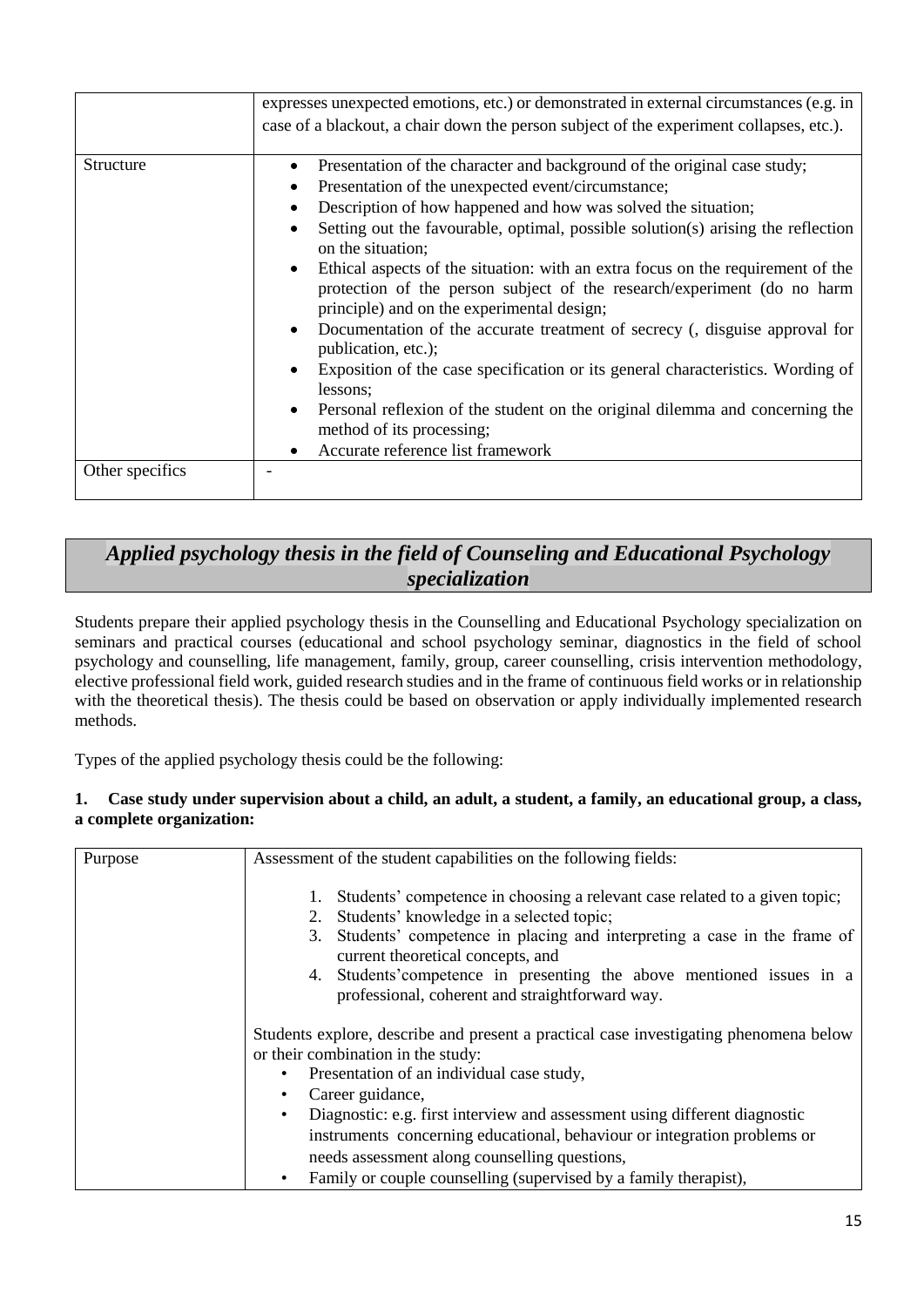|                 | Observation of a counselling process<br>$\bullet$                                                |
|-----------------|--------------------------------------------------------------------------------------------------|
|                 | Development of a learning approach,<br>$\bullet$                                                 |
|                 | Analysis of a case given by a teacher,<br>$\bullet$                                              |
|                 | Experiences of a survey, study about a class or group<br>$\bullet$                               |
|                 | Presenting a development plan of group counselling and/or the realization of                     |
|                 | the plan                                                                                         |
|                 | Preventive developmental plan or experiences of a conducted research.                            |
| Structure       | Structure is based on the general description with the following criteria:                       |
|                 | Factors of selecting a concrete case                                                             |
|                 | The selecting factor of a person or group is whether in the given topic is a                     |
|                 | Typical case                                                                                     |
|                 | Critical case $-$ is able to demonstrate or doubting a theoretical thesis                        |
|                 | Unique, rare case                                                                                |
|                 | New case                                                                                         |
|                 | <b>Method:</b> In-depth interview, questionnaire(s), application of investigation procedures (if |
|                 | relevant: text analysis - analysis, observation of written documents related to the case -       |
|                 | observation of work place environment of the case).                                              |
|                 | Data processing: description, processing, analysis and assessment of the data by                 |
|                 | different methods. Main source of data collection and key point of data processing is the        |
|                 | documentation of the case and the interview. The three main factors of the processing            |
|                 | are the following:                                                                               |
|                 | 1. Related to the topic, complex presentation of the status, situation of the person,            |
|                 | family, school group or class, the complete organization, personal, situational,                 |
|                 | organizational and systemic factors, and a detailed exposition of transactions of                |
|                 | the above mentioned factors.                                                                     |
|                 | 2. Interpretation of the above mentioned factors.                                                |
|                 | 3. Placing of the above mentioned factors in the context of theoretical concepts of              |
|                 | high frequency.                                                                                  |
|                 | Summary: Evaluation summary of the case. Highlighting the most important ideas from              |
|                 | theoretical approach. Highlighting the most essential points from the applied psychology         |
|                 | approach. Proposal for casual intervention on individual or organizational level.                |
| Other specifics | The presented person or group is the unique case representing the given topic: the study         |
|                 | is a holistic case study of one case.                                                            |

#### 2. **Presentation of the practice oriented material resulting from a theoretically founded evidence-based study**

| Purpose         | Presentation of an interesting cases or recommendations related to the research in       |
|-----------------|------------------------------------------------------------------------------------------|
|                 | counselling or educational psychology:                                                   |
|                 | Presentation of interesting case(s) experienced during the study                         |
|                 | Presentation of a recommendation for teachers, students related to a school<br>$\bullet$ |
|                 | survey, or a plan of preventive intervention, etc.                                       |
| Structure       | The presentation should be in written form, it is recommendable to complete it with      |
|                 | visual materials or devices (organizational organograms, photos, drawings, videos).      |
|                 | Formal requirements of the case study should be consulted with the supervisor.           |
| Other specifics | Self-reflection related to the topic could be part of the thesis. Although it is not     |
|                 | included in the thesis, students need to refer to this part during oral presentation.    |

#### **3. Description of experiences gained in institutional systems:**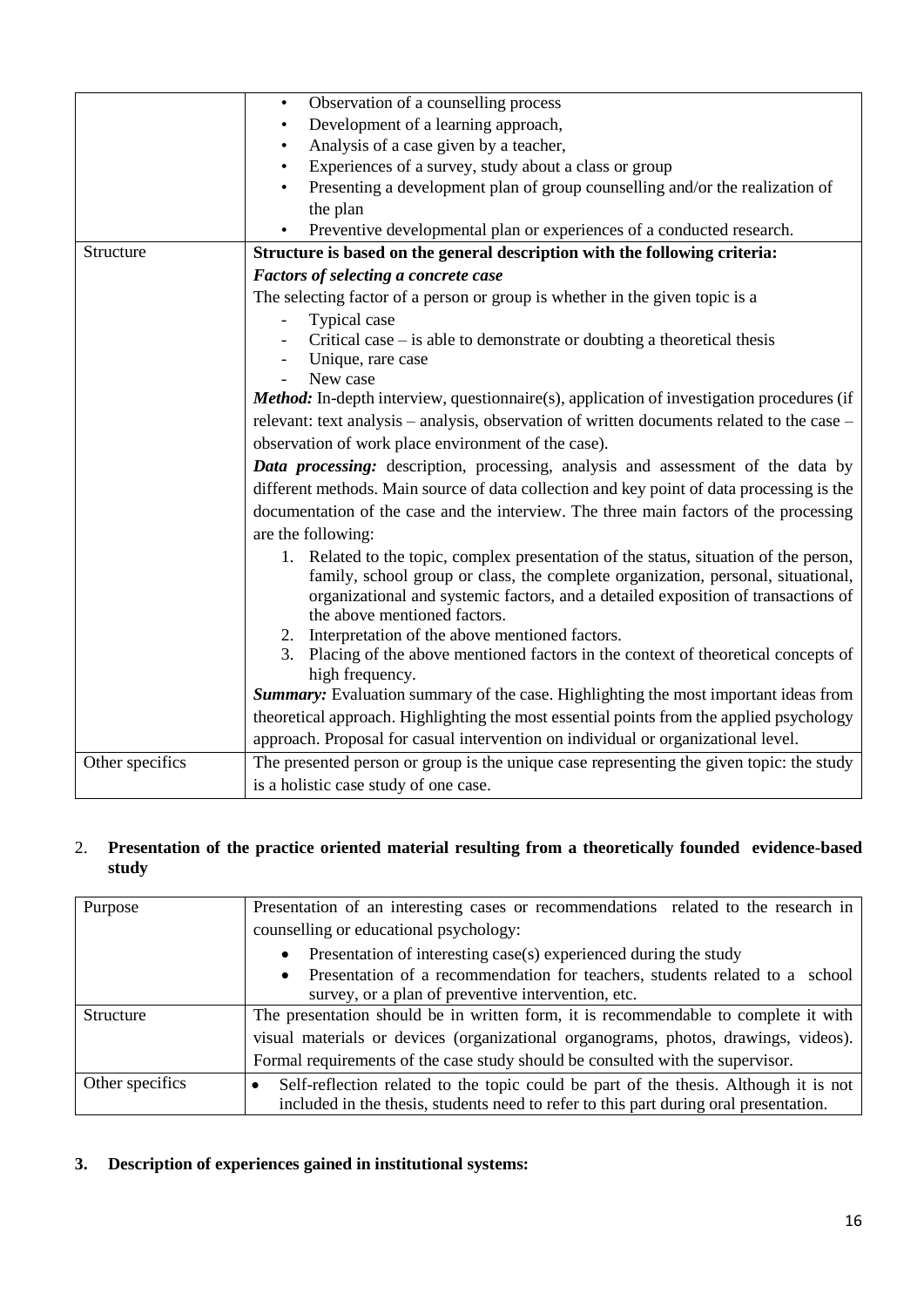| Purpose         | Students should know the functioning of a given organization. They need to understand<br>and critically analize the complete organization or its well defined parts by organizational<br>function method. They should apply known and learned analytical approaches and<br>tendencies for the analysis. Students analize a personally thoroughly known organization<br>in a given topic (organizational culture, identity, values and norms system,<br>communication, satisfaction, organizational commitment, change management, conflict<br>management, etc.) with respect to previously defined analysis approaches or points of<br>view (e.g. humanistic psychology, etc.): |
|-----------------|---------------------------------------------------------------------------------------------------------------------------------------------------------------------------------------------------------------------------------------------------------------------------------------------------------------------------------------------------------------------------------------------------------------------------------------------------------------------------------------------------------------------------------------------------------------------------------------------------------------------------------------------------------------------------------|
|                 | Presentation of an organization in the field of counselling, including the<br>$\bullet$<br>psychologist's activity, reflections related.<br>• Analysis of the organizational characteristics of an educational institution                                                                                                                                                                                                                                                                                                                                                                                                                                                      |
| Structure       | Structure is based on the general description with the following criteria:                                                                                                                                                                                                                                                                                                                                                                                                                                                                                                                                                                                                      |
|                 | Factors for electing a concrete case: Frameworks, place, short presentation of the<br>organization, context, justification of the case selected (typical, atypical, unique case,<br>new or critical case)<br>Summary of scientific literature related to the case: presenting the related approaches                                                                                                                                                                                                                                                                                                                                                                            |
|                 | and briefly summerizing the relevant literature of the topic.                                                                                                                                                                                                                                                                                                                                                                                                                                                                                                                                                                                                                   |
|                 | Method: interview, questionnaires, (if relevant: text analysis - analysis, observation of<br>written documents related to the case – observation of work place environment of the<br>case).                                                                                                                                                                                                                                                                                                                                                                                                                                                                                     |
|                 | <b>Data processing:</b> description, processing, analysis and assessment of the data by<br>different methods. Main source of data collection and key point of data processing is the<br>documentation of the case and the interview. The three main factors of the processing<br>are the following:                                                                                                                                                                                                                                                                                                                                                                             |
|                 | 1. Related to the topic, presentation of the organization, multiple presentation of<br>the practical relevancies of the analysed topic and its critical analysis<br>Interpretation of the above mentioned issues.<br>2.                                                                                                                                                                                                                                                                                                                                                                                                                                                         |
|                 | 3.<br>Placing of the above mentioned issues in the context of theoretical concepts of<br>high frequency.                                                                                                                                                                                                                                                                                                                                                                                                                                                                                                                                                                        |
|                 | Summary: Evaluation summary of the case. Highlighting the most important ideas from                                                                                                                                                                                                                                                                                                                                                                                                                                                                                                                                                                                             |
|                 | theoretical approach. Highlighting the most essential points from the applied psychology<br>approach. Proposal for casual development.                                                                                                                                                                                                                                                                                                                                                                                                                                                                                                                                          |
| Other specifics | Self-reflection                                                                                                                                                                                                                                                                                                                                                                                                                                                                                                                                                                                                                                                                 |
|                 |                                                                                                                                                                                                                                                                                                                                                                                                                                                                                                                                                                                                                                                                                 |

# *Applied psychology thesis in the field of Social and Organisational Psychology specialization*

Students may prepare their applied psychology thesis connected to their Continuous Field Work.

Students can choose from the following topics:

#### *Topics in Social Psychology*

#### **1. Analysis of a social problem or political event(s) from a social psychological perspective**

| Purpose | Assessment of the student's capabilities in the following fields:                   |
|---------|-------------------------------------------------------------------------------------|
|         | 1. Appropriate choice of topic, i.e., socially, politically relevant topic          |
|         | 2. Thorough knowledge of the topic                                                  |
|         | 3. Capacity to place and interpret the topic within the framework of current social |
|         | psychological concepts                                                              |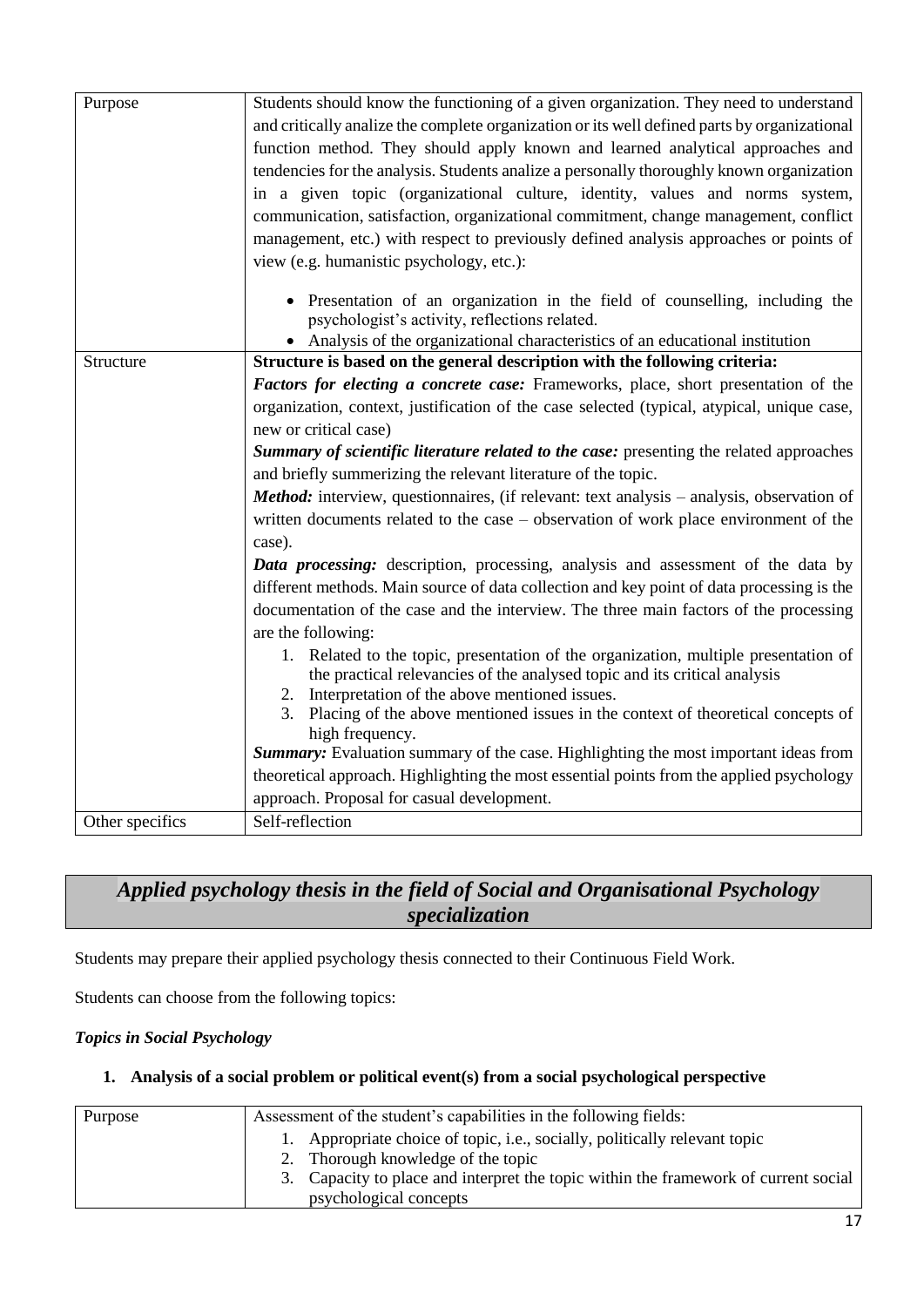|                 | 4. Capacity to present the problem in a professional, coherent and straightforward   |
|-----------------|--------------------------------------------------------------------------------------|
|                 | way                                                                                  |
| Structure       | Presentation of the problem                                                          |
|                 | Presentation of relevant theories                                                    |
|                 | A social psychological analysis of the problem/event, possible comparison with other |
|                 | disciplinary fields                                                                  |
|                 | Drawing conclusions: formulating possible interventions, and identification of the   |
|                 | scope and limit of social psychological interventions                                |
| Other specifics | The thesis should contain a critical reflexion on the ideological embeddedness and   |
|                 | social responsibility of social psychology related to the problem or political event |

### **2. Writing a policy proposal**

| Purpose         | Assessment of the student's capabilities in the following fields:                                              |
|-----------------|----------------------------------------------------------------------------------------------------------------|
|                 | Appropritate choice of topic- i.e., socially relevant and relevant in the<br>connection with the a policy area |
|                 | Thorough knowledge of the topic, presentation of previous evidence based<br>2.<br>policies                     |
|                 | 3. Capacity to place and interpret the topic within the framework of current social<br>psychological concepts  |
|                 | 4. Capacity to present the problem in a professional, coherent and straightforward                             |
|                 | way                                                                                                            |
| Structure       | Presentation of the problem                                                                                    |
|                 | Presentation of relevant theories                                                                              |
|                 | Social psychological analysis of the policy, possible comparison with other disciplinary                       |
|                 | fields                                                                                                         |
|                 | Drawing conclusions: – presentation of strengths, limits and risks of the social policy                        |
| Other specifics | The thesis should contain a critical reflexion on the ideological embeddedness and                             |
|                 | social responsibility of social psychology related to the social policy                                        |

# **3. Presentation of a practical intervention**

| Purpose         | Assessment of the student's capabilities in the following fields:                         |
|-----------------|-------------------------------------------------------------------------------------------|
|                 | 1. Thorough knowledge of the subject of the intervention                                  |
|                 | 2. Knowledge of scientific - particularly social psychological - research the             |
|                 | intervention is based upon                                                                |
|                 | 3. Knowledge of the measuring the effectiveness of the intervention                       |
|                 | Capacity to present the problem in a professional, coherent and straightforward way       |
| Structure       | Presentation of the problem                                                               |
|                 | Presentation of relevant theories and previous research                                   |
|                 | Social psychological analysis of the subject of the intervention, possible comparison     |
|                 | with other disciplinary fields                                                            |
|                 | Planning the intervention, the possibilities and limits of impact assessments and follow- |
|                 | ups                                                                                       |
|                 | Presentation of personal experiences gained from the intervention $-$ as a research       |
|                 | project or a case study                                                                   |
|                 | Drawing conclusions: presenting the possibilities, limits and risks of the intervention   |
| Other specifics | The thesis should contain a critical reflexion on the ideological embeddedness and        |
|                 | social responsibility of social psychology related to the intervention                    |

#### **4. Methodological summary about a new measure**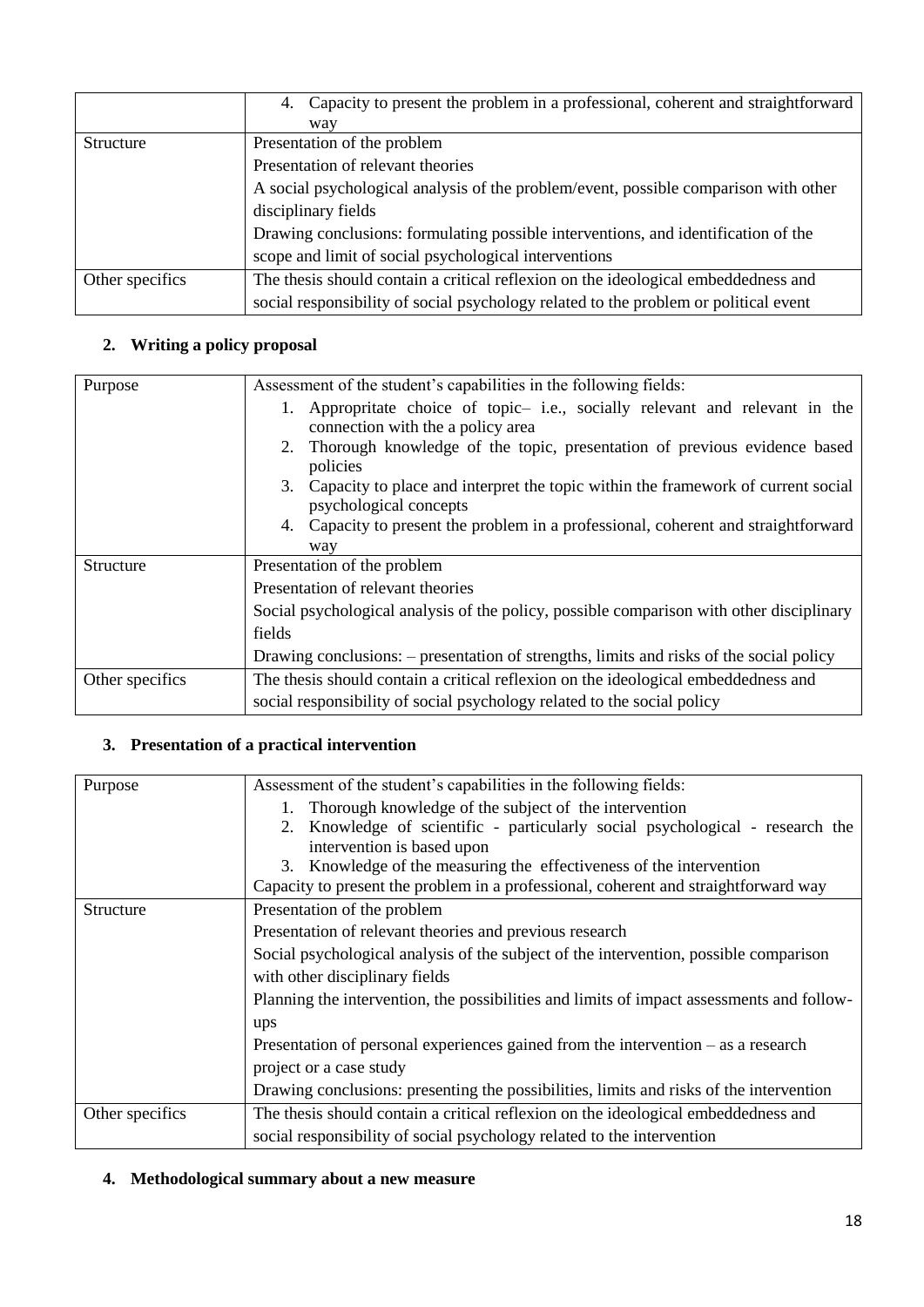| Purpose         | Assessing the students' abilities in the field of preparation, translation or<br>1)<br>adaptation of a measure (including data collection related to the research).<br>Preparation or adaptation of the new measure on a publishable level.<br>2) |
|-----------------|---------------------------------------------------------------------------------------------------------------------------------------------------------------------------------------------------------------------------------------------------|
| Structure       | - Short description of the field in which the measure is to be used                                                                                                                                                                               |
|                 | - Presentation of the construct(s) to be measured                                                                                                                                                                                                 |
|                 | - Presentation of the measure: justification of its usefulness, description of its type                                                                                                                                                           |
|                 | and comparison with other, identical or similar measures measuring the same                                                                                                                                                                       |
|                 | constructs                                                                                                                                                                                                                                        |
|                 | - Description of the preparation of the measure, if it is a new measure, description                                                                                                                                                              |
|                 | of its development; if it is an adapted measure, presentation of of the design of the                                                                                                                                                             |
|                 | original one, and the most important results related to this measure and the                                                                                                                                                                      |
|                 | adaptation process                                                                                                                                                                                                                                |
|                 | - Introduction of own research using the new measure: sample, other measures used                                                                                                                                                                 |
|                 | (with the purpose of validation)                                                                                                                                                                                                                  |
|                 | - Statistical analysis of results (typically: factor analysis, reliability, and                                                                                                                                                                   |
|                 | discriminatory power; and other appropriate data analysis)                                                                                                                                                                                        |
|                 | - Conclusions about the applicability of the measure                                                                                                                                                                                              |
| Other specifics | In grading the thesis, the quality of content and methodology is evaluated. It is not                                                                                                                                                             |
|                 | required that the measure is proved to be functiona: negative results are acceptable,                                                                                                                                                             |
|                 | and it is also informative to learn that an old measurement functions differently than                                                                                                                                                            |
|                 | expected, or an adapted measure works differently in another national context, or the                                                                                                                                                             |
|                 | measure does not live up to the expectations.                                                                                                                                                                                                     |

## *Organizational psychology topics*

#### **5. Health in the workplace – individual case study**

| Assessment of the student capabilities in the following fields:                            |
|--------------------------------------------------------------------------------------------|
| 1. Convenient topic election – relevant topic in a given field                             |
| Capability to explore and to know deeply the elected case<br>2.                            |
| Students are able to place and interpret the topic in the frame of current concepts<br>3.  |
| Students are able to present the above mentioned parts in a professional,<br>4.            |
| coherent and straightforward way.                                                          |
| In the study students explore and present an individual case investigating one or the      |
| combination of the following symptoms in a case of a person:                               |
| Work-related stress or                                                                     |
| Burn out or                                                                                |
| workaholism or                                                                             |
| Experience of work-related psycho terror (as a victim).                                    |
| Structure is based on the general description with the following criteria:                 |
| <b>Factors for electing a concrete case:</b>                                               |
| Electing the person, the factor is if in the given field it is a                           |
| Typical case                                                                               |
| Critical case $-$ is able to justify or doubt a theoretical thesis                         |
| Particular, rare case                                                                      |
| New case                                                                                   |
| <b>Method:</b> in-depth interview, questionnaires, (if relevant: text analysis – analysis, |
| observation of written documents related to the case - observation of workplace            |
| environment of the case).                                                                  |
|                                                                                            |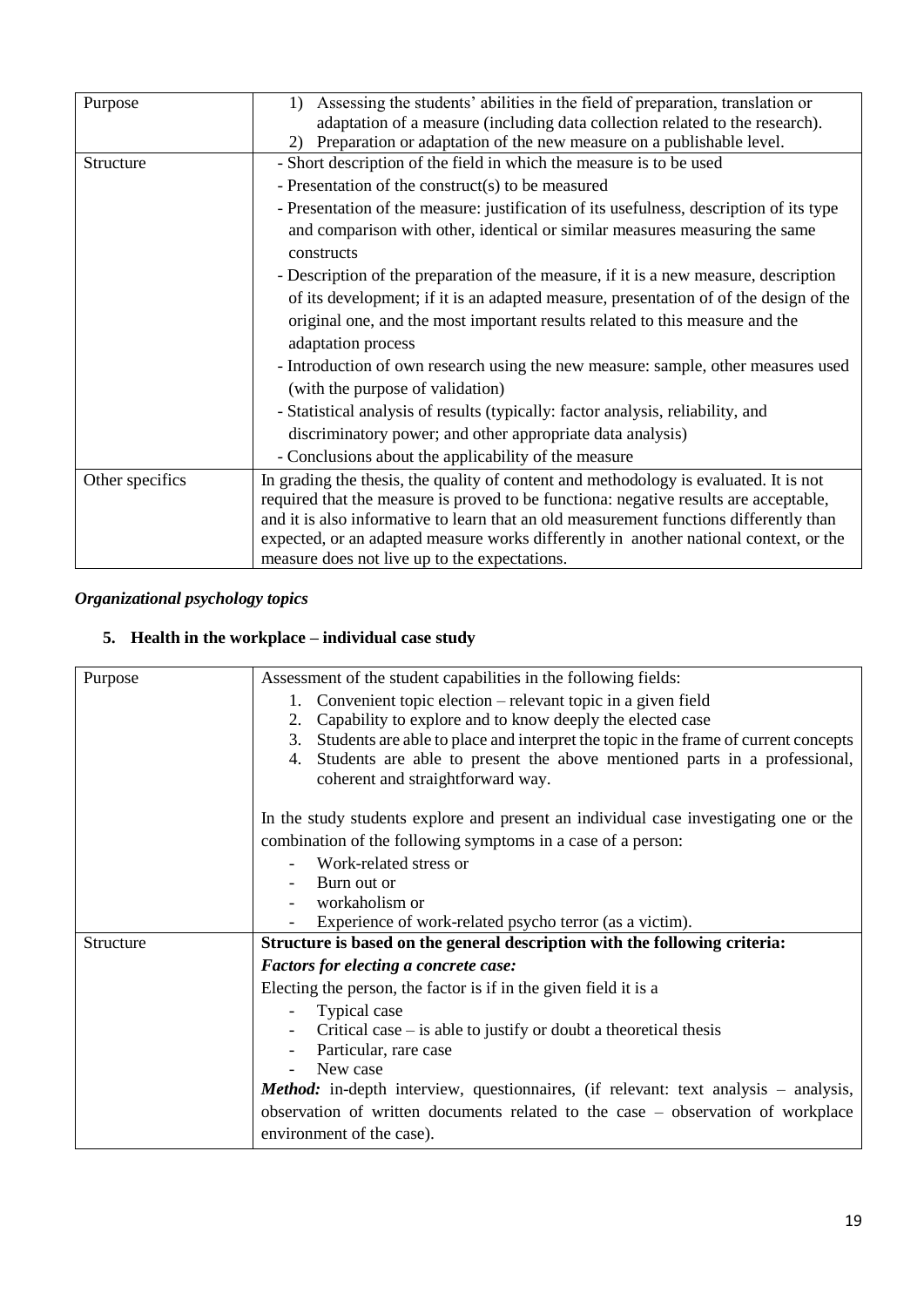|                 | <b>Data processing:</b> description, processing, analysis and assessment of the gained data                                                                                                                                                                                                                                                                                             |
|-----------------|-----------------------------------------------------------------------------------------------------------------------------------------------------------------------------------------------------------------------------------------------------------------------------------------------------------------------------------------------------------------------------------------|
|                 | by different methods. Main source of data collection and key point of data processing                                                                                                                                                                                                                                                                                                   |
|                 | is the in-depth interview. The three main factors of the processing are the following:                                                                                                                                                                                                                                                                                                  |
|                 | 1. Related to the topic, complex presentation of the status, situation, situation<br>evaluation, perception and emotions of the person, exploration rich in detail of<br>personal and situational factors and their transactions.<br>2. Interpretation of the above mentioned issues.<br>Placing of the above mentioned issues in the context of current theoretical<br>3.<br>concepts. |
|                 | <b>Summary:</b> Evaluation summary of the case. Highlighting the most important ideas from<br>theoretical approach. Highlighting the most essential points from the applied                                                                                                                                                                                                             |
|                 | psychology approach. Proposal for casual intervention on individual or organizational                                                                                                                                                                                                                                                                                                   |
|                 | level.                                                                                                                                                                                                                                                                                                                                                                                  |
| Other specifics | The presented person is the unique case representing the given topic: the study is a                                                                                                                                                                                                                                                                                                    |
|                 | holistic case study of one case.                                                                                                                                                                                                                                                                                                                                                        |

## **6. Work-related health policy, health development practices – organisational case study**

| Purpose   | Assessment of the student capabilities in the following fields:                             |
|-----------|---------------------------------------------------------------------------------------------|
|           | 1. Convenient topic selection – relevant topic in the work-related health                   |
|           | development field                                                                           |
|           | 2. Capability to explore and to know deeply the chosen case                                 |
|           | 3. Students are able to place and interpret the topic in the frame of current concepts      |
|           | 4. Students are able to present the above mentioned parts in a professional,                |
|           | coherent and straightforward way.                                                           |
|           | Students prepare the case study in an organization with the aim to map the official work-   |
|           | related health policy and health development practices of the organization, to know the     |
|           | real, existing practice and its evaluation.                                                 |
| Structure | Structure is based on the general description with the following criteria:                  |
|           | Factors for selecting a specific case:                                                      |
|           | Electing the person, the factor is if in the given field it is a                            |
|           | Typical case                                                                                |
|           | Critical case $-$ is able to justify or doubt a theoretical thesis                          |
|           | Particular, rare case                                                                       |
|           | New case<br>$\overline{\phantom{a}}$                                                        |
|           | <b>Method:</b> interview with persons or employees having strategic role in work-related    |
|           | health development questions, questionnaires, (if relevant: text analysis – analysis,       |
|           | observation of written documents related to the case $-$ , observation of health            |
|           | development programmes).                                                                    |
|           | <b>Data processing:</b> description, processing, analysis and assessment of the gained data |
|           | by different methods. Main source of data collection and key point of data processing       |
|           | is the in-depth interview. The three main factors of the processing are the following:      |
|           |                                                                                             |
|           | 1. Related to the topic, complex and multiple presentation and critical analysis of         |
|           | the health development policy of the organization.                                          |
|           | 2. Interpretation of the above mentioned issues.                                            |
|           | 3. Placing of the above mentioned issues in the context of current theoretical              |
|           | concepts.                                                                                   |
|           |                                                                                             |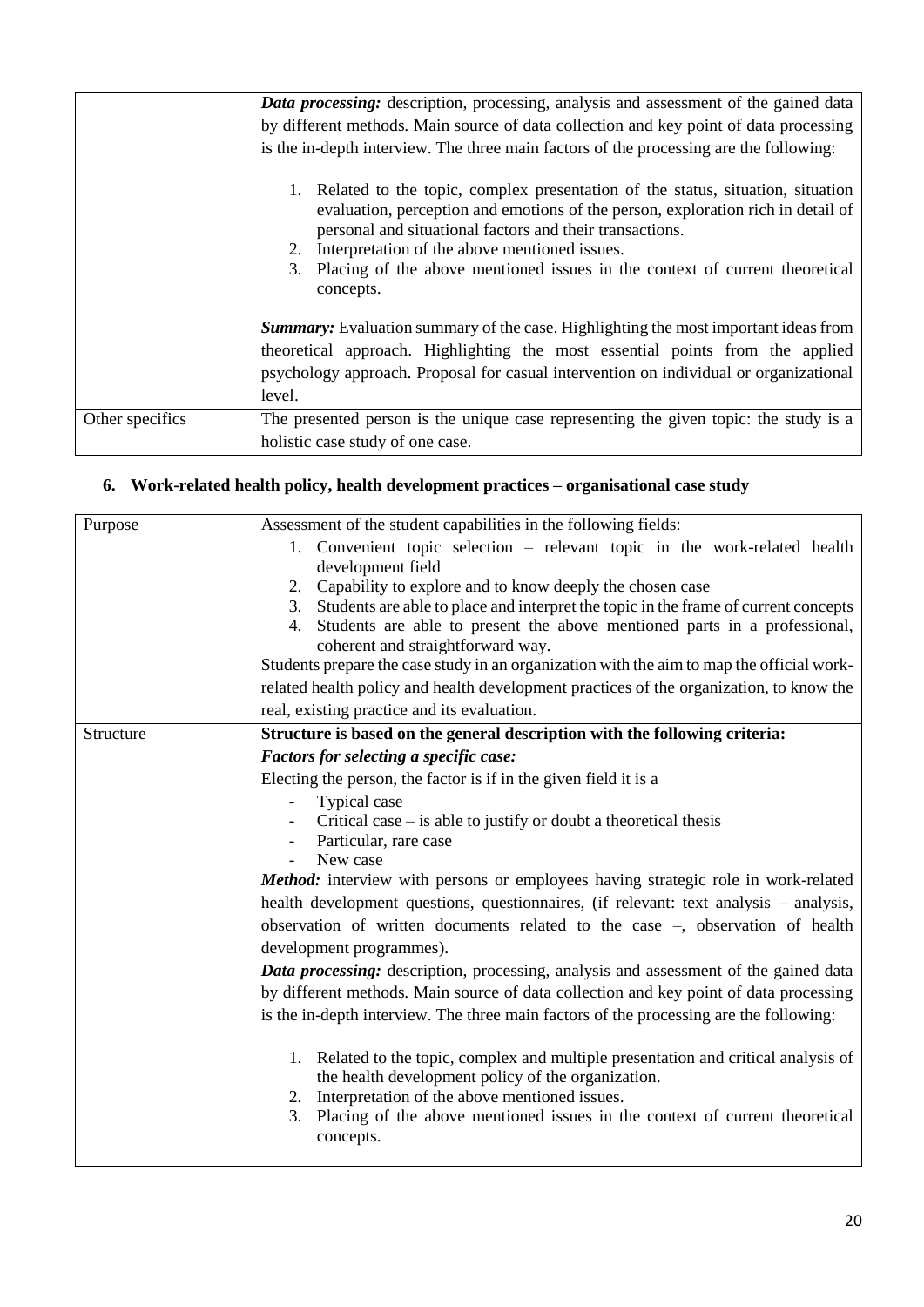|                 | <b>Summary:</b> Evaluation summary of the case. Highlighting the most important ideas from |
|-----------------|--------------------------------------------------------------------------------------------|
|                 | theoretical approach. Highlighting the most essential points from the applied              |
|                 | psychology approach. Proposal for casual intervention on organizational level.             |
| Other specifics | The presented person is the unique case representing the given topic: the study is a       |
|                 | holistic case study of one case.                                                           |

## **7. Work-related health policy, health development practices – presentation of best practices**

| Purpose         | Assessment of the student capabilities in the following fields:                                                          |
|-----------------|--------------------------------------------------------------------------------------------------------------------------|
|                 | 1. Convenient topic selection – relevant topic in the work-related health                                                |
|                 | development field                                                                                                        |
|                 | 2. Capability to explore and to know deeply the chosen case                                                              |
|                 | 3. Students are able to place and interpret the topic in the frame of current concepts                                   |
|                 | 4. Students are able to present the above mentioned parts in a professional,                                             |
|                 | coherent and straightforward way.<br>Students prepare the case study in an organization with extraordinaire work-related |
|                 | health development practice. Through the case of this organization are demonstrated                                      |
|                 |                                                                                                                          |
|                 | current work-related health development concepts, their implementation into practice                                     |
|                 | and functional specifics.                                                                                                |
| Structure       | Structure is based on the general description with the following criteria:                                               |
|                 | Factors for selecting a specific case:                                                                                   |
|                 | <b>Method:</b> interview with persons or employees having strategic role in work-related                                 |
|                 | health development questions, questionnaires, (if relevant: text analysis, observation of                                |
|                 | written documents related to the case – observation of health development                                                |
|                 | programmes).                                                                                                             |
|                 | <b>Data processing:</b> description, processing, analysis and assessment of the gained data                              |
|                 | by different methods. Main source of data collection and key point of data processing                                    |
|                 | is the in-depth interview. The three main factors of the processing are the following:                                   |
|                 |                                                                                                                          |
|                 | 1. Related to the topic, complex and multiple presentation and critical analysis of                                      |
|                 | the health development policy of the organization.                                                                       |
|                 | 2. Interpretation of the above mentioned issues.                                                                         |
|                 | 3. Placing of the above mentioned issues in the context of current theoretical                                           |
|                 | concepts.                                                                                                                |
|                 | <b>Summary:</b> Evaluation summary of the case. Highlighting the most important ideas from                               |
|                 | theoretical approach. Highlighting the most essential points from the applied                                            |
|                 | psychology approach.                                                                                                     |
| Other specifics | It is essential to present the possible transfer of the best practice by the case study.                                 |
|                 |                                                                                                                          |

# **8. Organizational leadership – individual case study**

| Purpose | The purpose of the study for students is to practice along the way of the known                                                                                                                                                               |
|---------|-----------------------------------------------------------------------------------------------------------------------------------------------------------------------------------------------------------------------------------------------|
|         | leadership models in the frame of theoretical subjects the critical analysis of leadership                                                                                                                                                    |
|         | style, leadership decision making process (e.g. analysis from economic psychology                                                                                                                                                             |
|         | approach), to develop their capacities of observation and analysis and to become able                                                                                                                                                         |
|         | to present proposals for development in the light of organizational context.                                                                                                                                                                  |
|         | Students analyse the leadership style and work of the leader or even, taking into account<br>the decision making progress of the leader, the specifics of the organization based on<br>determined factors (e.g. economic psychology factors). |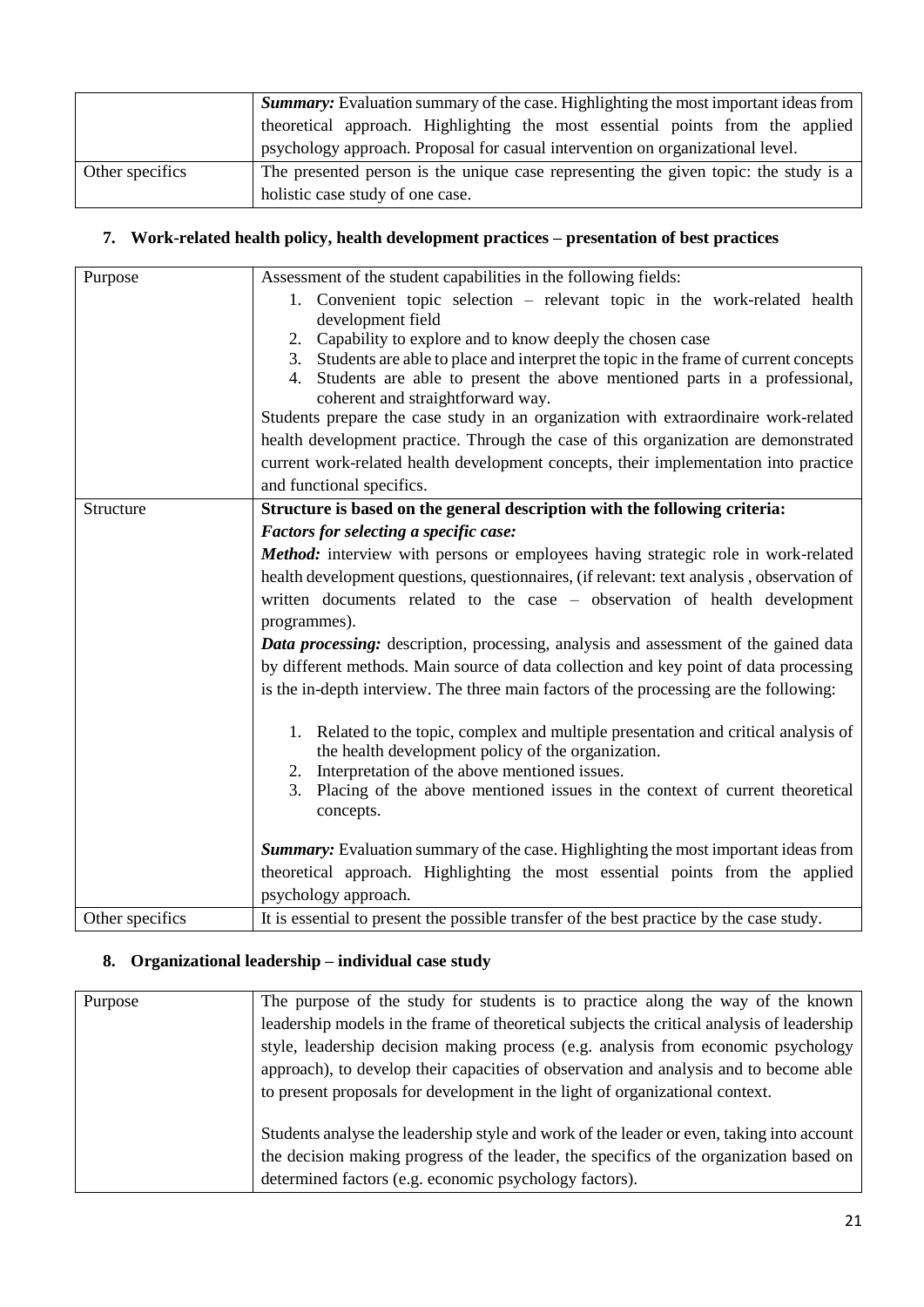|                 | With the aim to set out the topic, students make observations and semi-structured                |
|-----------------|--------------------------------------------------------------------------------------------------|
|                 | interviews, following the consultation with the supervisor they may apply even                   |
|                 | standards applicable with leaders. Students write their experiences in the form of a case        |
|                 | study in accordance with the form and content requirements.                                      |
| Structure       | Structure is based on the general description with the following criteria:                       |
|                 | <b>Factors for selecting a specific case:</b> Frameworks, place, short presentation of the case, |
|                 | its placing in context, justification of the case election (typical, atypical, unique case,      |
|                 | new or critical case)                                                                            |
|                 | Summary of scientific literature related to the case: presenting shortly the related             |
|                 | leadership models and leadership theories.                                                       |
|                 | <b>Method:</b> in-depth interview, questionnaires, (if relevant: text analysis – analysis,       |
|                 | observation of written documents related to the case - observation of work place                 |
|                 | environment of the case).                                                                        |
|                 | <b>Data processing:</b> description, processing, analysis and assessment of the gained data      |
|                 | by different methods. Main source of data collection and key point of data processing            |
|                 | is the documentation of the case and the in-depth interview. The three main factors of           |
|                 | the processing are the following:                                                                |
|                 |                                                                                                  |
|                 | Related to the topic, multiple presentation and critical analysis of the leadership              |
|                 | style, practice.                                                                                 |
|                 | 2. Interpretation of the above mentioned issues.                                                 |
|                 | Placing of the above mentioned issues in the context of current theoretical<br>3.<br>concepts.   |
|                 |                                                                                                  |
|                 | <b>Summary:</b> Evaluation summary of the case. Highlighting the most important ideas from       |
|                 | theoretical approach. Highlighting the most essential points from the applied                    |
|                 | psychology approach. Proposal for casual development.                                            |
| Other specifics |                                                                                                  |
|                 |                                                                                                  |

## **9. Organizational diagnosis – organizational case study**

| Purpose   | Students should know the functioning of a given organization. They need to understand       |
|-----------|---------------------------------------------------------------------------------------------|
|           | and critically analyse the complex organization or its well defined parts by                |
|           | organizational diagnostic methods known through theoretical courses. They should            |
|           | apply known and learned analytical approaches and tendencies for the analysis.              |
|           | Students analyse a several times visited organization based on the selected topic           |
|           | (organizational culture, identity, values and norms system, communication, satisfaction,    |
|           | organizational commitment, change management, conflict management, HRM                      |
|           | processes, etc.) along the way of previously consulted analytical factors or points of      |
|           | view (e.g. transactional, psychoanalytical factors, etc.)                                   |
| Structure | Structure is based on the general description with the following criteria:                  |
|           | Factors for selecting a specific case: Frameworks, place, short presentation of the case,   |
|           | its placing in context, justification of the case election (typical, atypical, unique case, |
|           | new or critical case)                                                                       |
|           | Summary of scientific literature related to the case: presenting the related factors and    |
|           | a short draft presentation of the relevant literature from the selected topic approach.     |
|           | <b>Method:</b> in-depth interview, questionnaires, (if relevant: text analysis – analysis,  |
|           | observation of written documents related to the case – observation of work place            |
|           | environment of the case).                                                                   |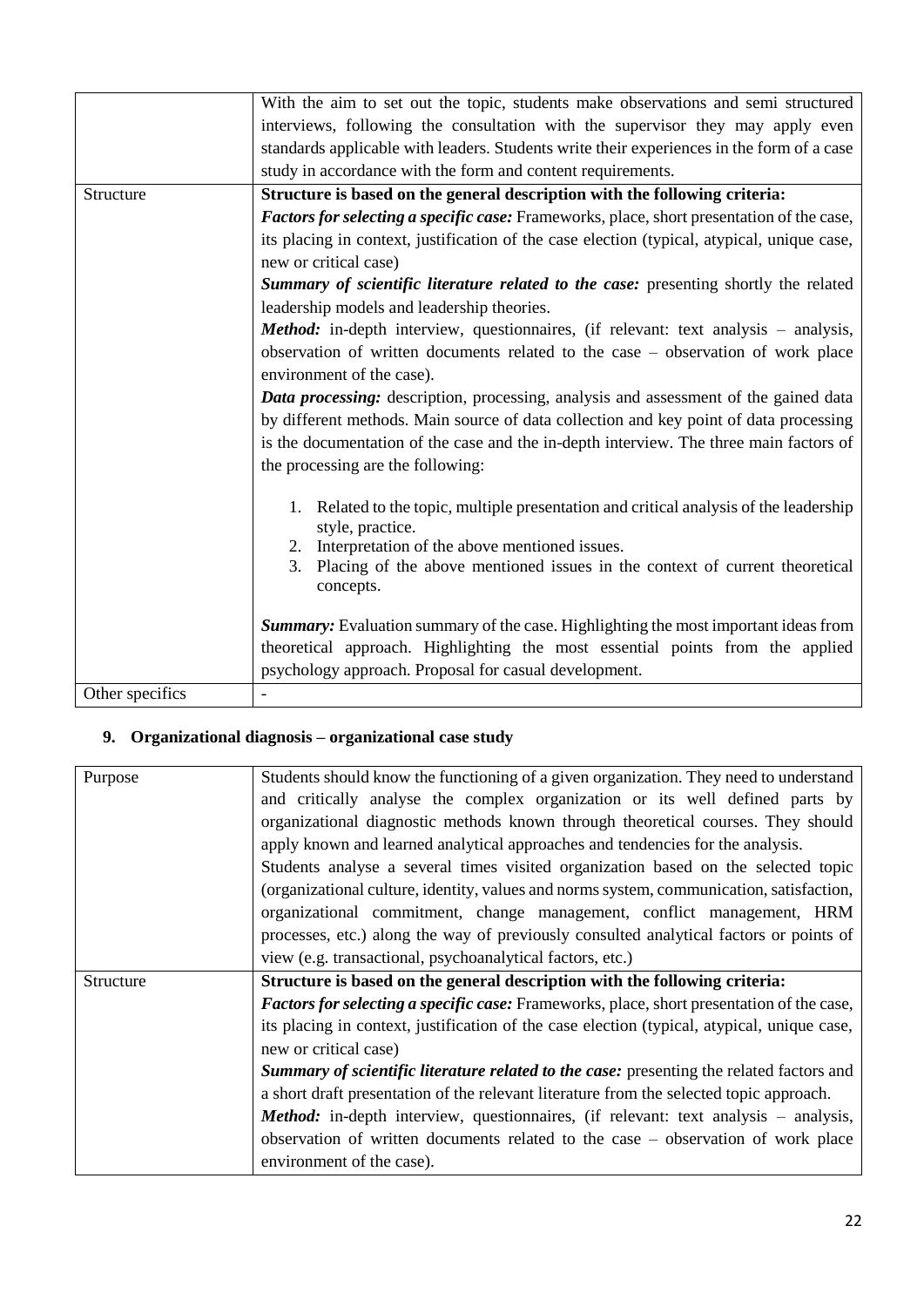|                 | Data processing: description, processing, analysis and assessment of the gained data                                                                                                                                                                                                                                    |
|-----------------|-------------------------------------------------------------------------------------------------------------------------------------------------------------------------------------------------------------------------------------------------------------------------------------------------------------------------|
|                 | by different methods. Main source of data collection and key point of data processing                                                                                                                                                                                                                                   |
|                 | is the documentation of the case and the in-depth interview. The three main factors of                                                                                                                                                                                                                                  |
|                 | the processing are the following:                                                                                                                                                                                                                                                                                       |
|                 | Related to the topic presentation of the organization, multiple presentation of<br>the practical relevancies of the analysed topic and its critical analysis.<br>Interpretation of the above mentioned issues.<br>3. Placing of the above mentioned issues in the context of theoretical concepts of<br>high frequency. |
|                 | <b>Summary:</b> Evaluation summary of the case. Highlighting the most important ideas from                                                                                                                                                                                                                              |
|                 | theoretical approach. Highlighting the most essential points from the applied                                                                                                                                                                                                                                           |
|                 | psychology approach. Proposal for casual development.                                                                                                                                                                                                                                                                   |
| Other specifics |                                                                                                                                                                                                                                                                                                                         |

# **10. Organizational innovation and risk taking – case study**

| Purpose         | Purpose: Students should present and practice their capabilities to analyse from                                                                                   |
|-----------------|--------------------------------------------------------------------------------------------------------------------------------------------------------------------|
|                 | practical view the entrepreneurship concept, make proposals to encourage innovation                                                                                |
|                 | for the organization.                                                                                                                                              |
|                 | Students need to analyse in the frame of an organization the following questions:                                                                                  |
|                 | 1. How does the need for innovation appear in the organization?                                                                                                    |
|                 | To what extent are present the prerequisites for innovation?<br>2.                                                                                                 |
|                 | 3. To what extent is characterised the organization by risk taking related to<br>innovation?                                                                       |
|                 | In different periods of the innovation how do leaders, organizational culture,<br>4.<br>structure and the established modus operandi support or hinder innovation. |
|                 | 5. How do leaders working on different level and in different fields evaluate<br>successfulness and effectiveness of innovation?                                   |
| Structure       | Structure is based on the general description with the following criteria:                                                                                         |
|                 | Factors for selecting a specific case: Frameworks, place, short presentation of the case,                                                                          |
|                 | its placing in context, justification of the case election (typical, atypical, unique case,                                                                        |
|                 | new or critical case)                                                                                                                                              |
|                 | Summary of scientific literature related to the case: short presentation of the relevant<br>models.                                                                |
|                 | <b>Method:</b> in-depth interview, questionnaires. Students make a half-structured interview                                                                       |
|                 | to explore the topic, using standards applicable with leaders or employees based on<br>consultation with the supervisor.                                           |
|                 | <b>Data processing:</b> description, processing, analysis and assessment of the gained data                                                                        |
|                 | by different methods. Main source of data collection and key point is the in-depth                                                                                 |
|                 | interview. The three main factors of the processing are the following:                                                                                             |
|                 | <b>Summary:</b> Evaluation summary of the case. Highlighting the most important ideas from                                                                         |
|                 | practical approach. Proposal for development.                                                                                                                      |
| Other specifics |                                                                                                                                                                    |

# **11. Analysis of advertisement and marketing psychology and PR processes**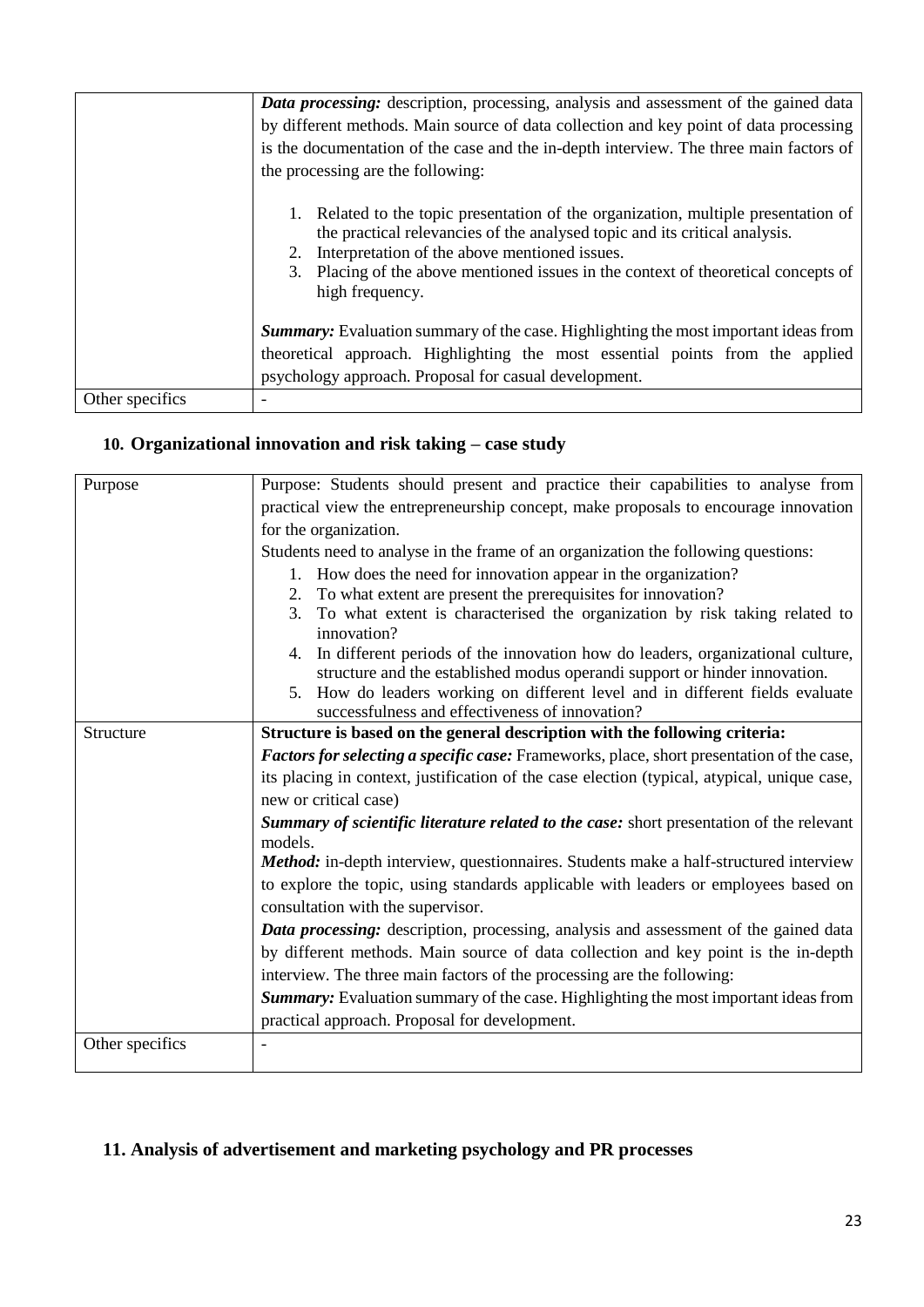| Purpose         | The purpose of the thesis is to develop students in critical capacities of analysing                                  |
|-----------------|-----------------------------------------------------------------------------------------------------------------------|
|                 | advertisements, complex advertisement campaigns and PR processes, using cognitive,                                    |
|                 | affective and motivation aspects in the analysis which are involved in determining the                                |
|                 | preference. Students should use the well-known attitude and behaviour theories,                                       |
|                 | decision making theories and relevancies of psychology of economics for the analysis.                                 |
| Structure       | Structure is based on the general description with the following criteria:                                            |
|                 |                                                                                                                       |
|                 | <b>Factors for selecting a specific case:</b> Frameworks, place, short presentation of the                            |
|                 | frames, advertisement (or advertisement campaign, PR process) its placing in context,                                 |
|                 | justification of the case election (typical, atypical, unique case, new or critical case)                             |
|                 | Summary of scientific literature related to the case: presenting the relevant                                         |
|                 | approaches, and short draft presentation of topic-related literature.                                                 |
|                 | Method: in-depth interview, questionnaires, (if relevant: text analysis - analysis,                                   |
|                 | observation of written documents related to the case – observation of the case).                                      |
|                 | Data processing: description, processing, analysis and assessment of the gained data                                  |
|                 | by different methods. Main source of data collection and key point of data processing                                 |
|                 | is the in-depth interview. The three main factors of the processing are the following:                                |
|                 |                                                                                                                       |
|                 | 1. Multiple presentation and critical analysis of the selected advertisement,<br>advertisement campaign or PR process |
|                 | 2. Interpretation of the above mentioned issues.                                                                      |
|                 | 3. Placing of the above mentioned issues in the context of current theoretical                                        |
|                 | concepts.                                                                                                             |
|                 | Summary: Evaluation summary of the case. Highlighting the most important ideas from                                   |
|                 | practical approach. Highlighting the most essential points form the applied psychology                                |
|                 | approach. Proposal for casual changes.                                                                                |
| Other specifics | Analysis of specific advertisements, complex advertisement campaigns or PR processes                                  |
|                 | based on consulted approaches.                                                                                        |

#### *Environmental psychology topics*

#### **12. Presentation of a specific environmental situation (built, natural or virtual)**

| Purpose         | Presentation and analysis of a specific environmental situation uses transactional           |
|-----------------|----------------------------------------------------------------------------------------------|
|                 | approach. Students need to present in accordance with the selected topic the typical and     |
|                 | atypical groups of space users, routines of space use, problematical space use, etc.         |
|                 | Natural, built or virtual environments, or public spaces or other urbanistic spaces may      |
|                 | be selected for the analysis (e.g., analysis of the building of ELTE in Izabella street from |
|                 | an environmental psychology approach).                                                       |
| Structure       | The presentation and analysis must be written and can be supplemented with visual            |
|                 | material (e.g., mental maps, photos, drawings, videos). Students should seek                 |
|                 | information about the case study format from supervisor beforehand.                          |
| Other specifics | A case study should be conducted using quantitative or qualitative tools (e.g.,              |
|                 | interview, cognitive map, observation).                                                      |
|                 | A case study may include self-reflection related to the topic. If it is not the case,        |
|                 | students should interpret this part during the oral presentation in the final exam.          |

# **13. Ecological psychology or ergonomy case study**

| Purpose | Basic unit of the study is an object-person/group transaction. The purpose of the study     |
|---------|---------------------------------------------------------------------------------------------|
|         | is to present along the way of affordances the use of a specific object or group of objects |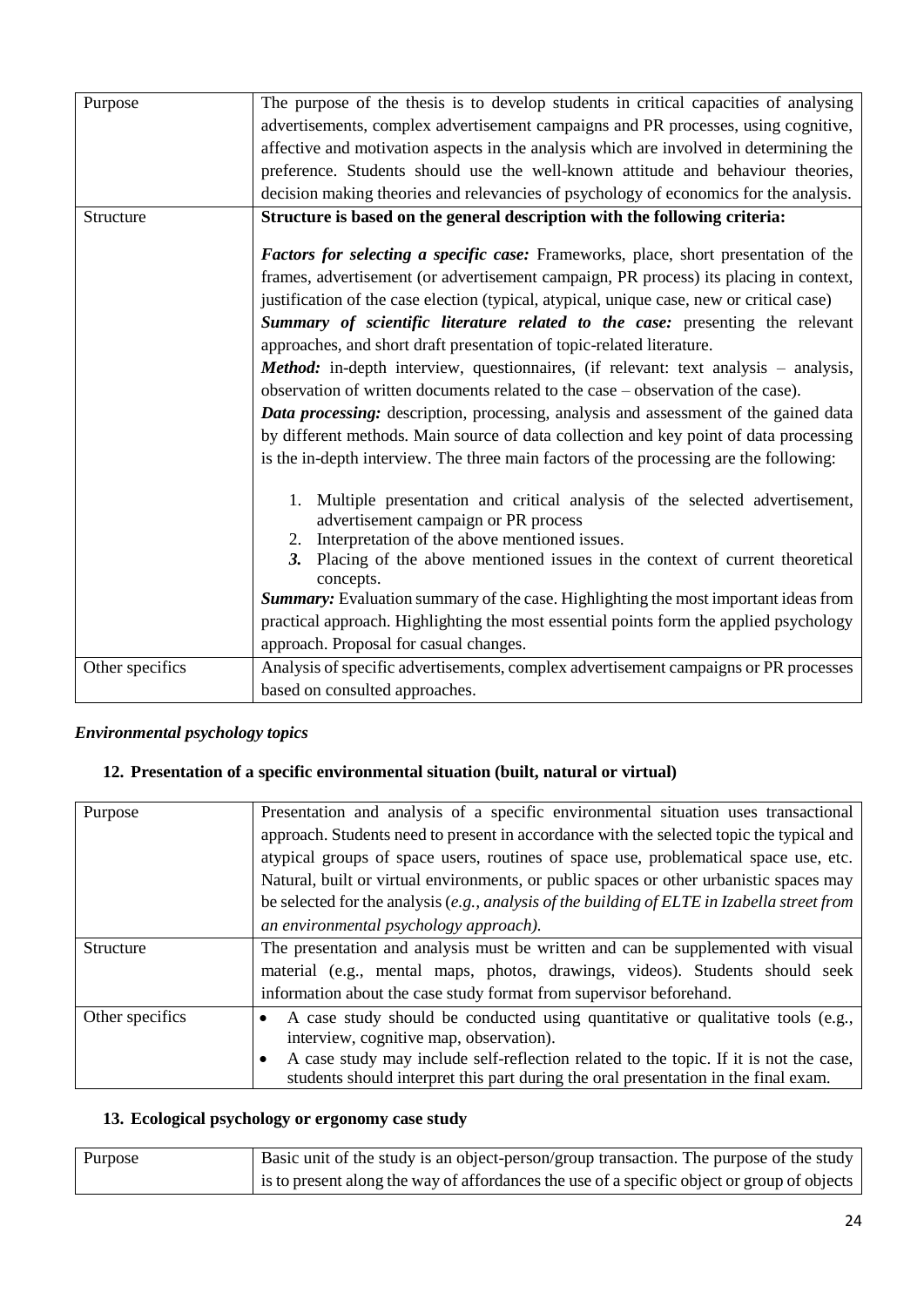|                 | from ecological, psychological or ergonomical approach $(e.g., analysis of the entry exit)$<br>system of the XY Ltd. from an ecological psychological approach).                                                                                                                                                                                                                                                                                                                                                                                                                                         |
|-----------------|----------------------------------------------------------------------------------------------------------------------------------------------------------------------------------------------------------------------------------------------------------------------------------------------------------------------------------------------------------------------------------------------------------------------------------------------------------------------------------------------------------------------------------------------------------------------------------------------------------|
| Structure       | The presentation and analysis must be written and can be supplemented with visual<br>material (e.g., mental maps, photos, drawings, videos). Students should seek<br>information about the case study format from supervisor beforehand.                                                                                                                                                                                                                                                                                                                                                                 |
| Other specifics | A case study should be conducted using quantitative or qualitative tools (e.g.,<br>interview, cognitive map, observation).<br>A case study may include self-reflection related to the topic. If it is not the case,<br>students should interpret this part during the oral presentation in the final exam.<br>Case study should be made by applying quantitative or qualitative standards<br>(interview, cognitive map, observation).<br>Case study may include self-reflexion related to the topic. If it is not the case,<br>$\bullet$<br>student should interpret this part during oral presentation. |

#### **14. Methodological analysis of a standard or method**

| Purpose          | Presentation of a specific method, procedure or research tool/instrument applied in        |
|------------------|--------------------------------------------------------------------------------------------|
|                  | environmental psychology or other field, and analysis of the experiences gained from       |
|                  | their use in environmental psycological context. Students may select as the topic of their |
|                  | case study a method or tool well-known or less known in the literature or an individually  |
|                  | developed method or instrument, explaining conditions of its practical utility (e.g., the  |
|                  | use of the cognitive mapping method in the public space analysis).                         |
| <b>Structure</b> | The presentation and analysis must be written and can be supplemented with visual          |
|                  | material (e.g., mental maps, photos, drawings, videos). Students should seek               |
|                  | information about the case study format from supervisor beforehand.                        |
| Other specifics  | A case study should be conducted using quantitative or qualitative tools (e.g.,            |
|                  | interview, cognitive map, observation).                                                    |
|                  | A case study may include self-reflection related to the topic. If it is not the case,      |
|                  | students should interpret this part during the oral presentation in the final exam.        |

### **15. Presentation of a specific psychological phenomenon from an environmental psychology approach**

| Purpose          | Presentation of a specific psychological, social phenomenon using an environmental                                                                                           |
|------------------|------------------------------------------------------------------------------------------------------------------------------------------------------------------------------|
|                  | psychology approach. Students present the topic in focus placed in the conceptual frame                                                                                      |
|                  | of environmental psychology, with the help of environmental psychology theories $(e.g.,)$                                                                                    |
|                  | analysis of the migration situation in Budapest in 2015 from environmental psychology                                                                                        |
|                  | approach).                                                                                                                                                                   |
| <b>Structure</b> | The presentation and analysis must be written and can be supplemented with visual                                                                                            |
|                  | material (e.g., mental maps, photos, drawings, videos). Students should seek                                                                                                 |
|                  | information about the case study format from supervisor beforehand.                                                                                                          |
| Other specifics  | A case study should be conducted using quantitative or qualitative tools (e.g.,<br>interview, cognitive map, observation).                                                   |
|                  | A case study may include self-reflection related to the topic. If it is not the case,<br>students should interpret this part during the oral presentation in the final exam. |

### **16. Presentation of a specific psychologist scope of activities from environmental psychology approach**

| Purpose | Using an environmental psychological approach presentation and analysis of             |
|---------|----------------------------------------------------------------------------------------|
|         | professional situations, tasks and scenes psychologists encounter in their profession. |
|         | Students should analyse a psychologist work along the person-environment               |
|         | transactions, elaborating on, for example, experiences gained from the practice,       |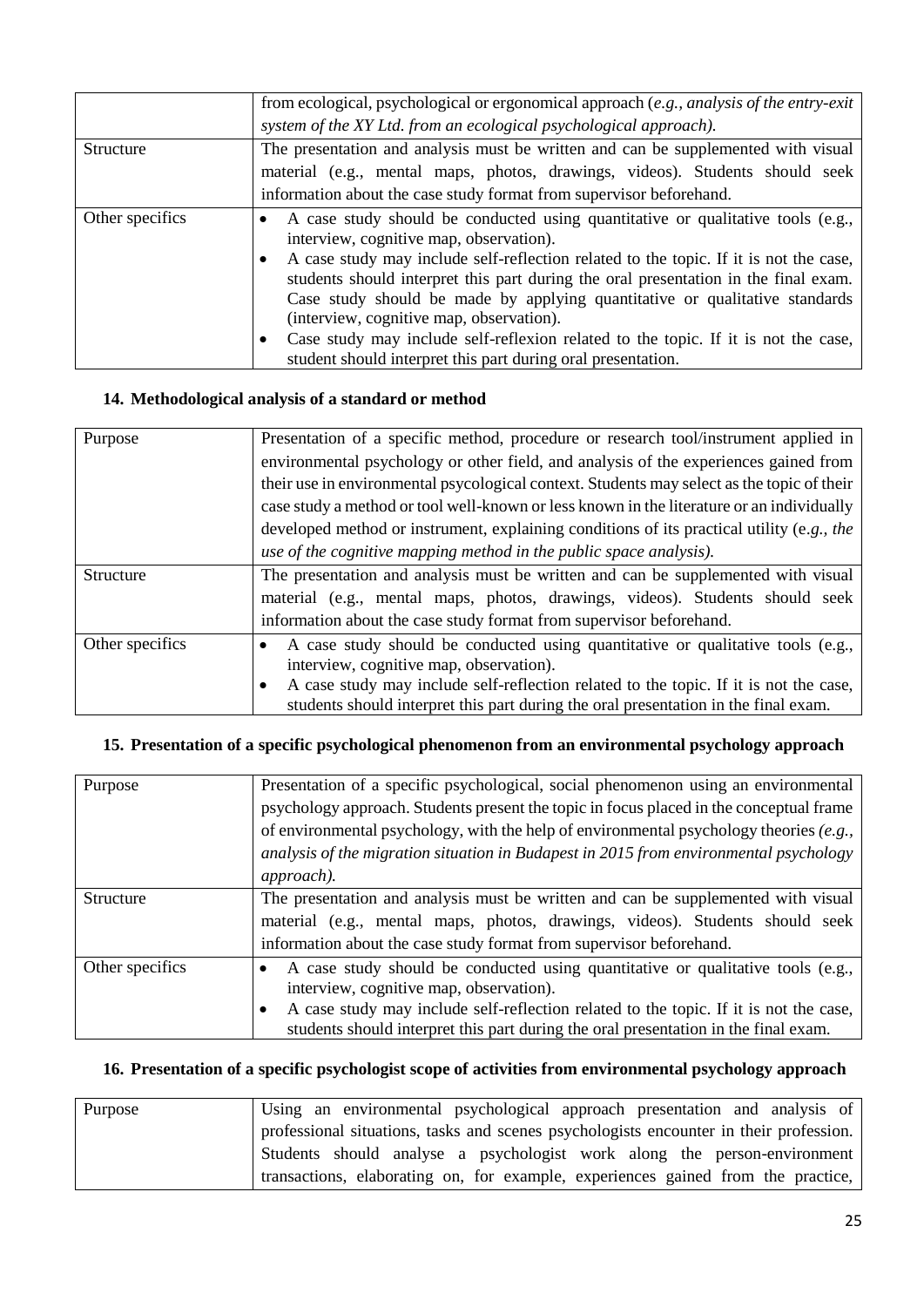|                 | frequently asked questions and approaches less explained in the context of formal                                                                                            |
|-----------------|------------------------------------------------------------------------------------------------------------------------------------------------------------------------------|
|                 | education (e.g., presentation of my school psychologist experiences from environmental                                                                                       |
|                 | <i>psychology approach).</i>                                                                                                                                                 |
| Structure       | The presentation and analysis must be written and can be supplemented with visual                                                                                            |
|                 | material (e.g., mental maps, photos, drawings, videos). Students should seek                                                                                                 |
|                 | information about the case study format from supervisor beforehand.                                                                                                          |
| Other specifics | A case study should be conducted using quantitative or qualitative tools (e.g.,<br>interview, cognitive map, observation).                                                   |
|                 | A case study may include self-reflection related to the topic. If it is not the case,<br>students should interpret this part during the oral presentation in the final exam. |

## **17. Analysis of a specific environment from ergonomical approach**

| Purpose         | Characteristics of fit between anthropometrical, sensomotoric, cognitive and affective,   |
|-----------------|-------------------------------------------------------------------------------------------|
|                 | motivational aspects of a work-related or other environment from point of view of the     |
|                 | users of an environment. Students should prepare a critical analysis of an environment    |
|                 | established with a certain goal taking into consideration or rethinking specifics of the  |
|                 | real or planned tasks, processes and users (e.g. ergonomical characteristics of the work- |
|                 | related environment in the light of the main production activity).                        |
| Structure       | The presentation and analysis must be written and can be supplemented with visual         |
|                 | material (e.g., mental maps, photos, drawings, videos). Students should seek              |
|                 | information about the case study format from supervisor beforehand.                       |
| Other specifics | A case study should be conducted using quantitative or qualitative tools (e.g.,           |
|                 | interview, cognitive map, observation).                                                   |
|                 | A case study may include self-reflection related to the topic. If it is not the case,     |
|                 | students should interpret this part during the oral presentation in the final exam.       |

#### **18. Analysis of computer-related, virtual environments from an ergonomical approach**

| Purpose         | In work places using computers analysis of software from an ergonomical approach and                                                                                         |
|-----------------|------------------------------------------------------------------------------------------------------------------------------------------------------------------------------|
|                 |                                                                                                                                                                              |
|                 | analysis of anthropometric, sensomotoric, cognitive or affective, motivational                                                                                               |
|                 | characteristics of virtual environments $(e.g., educational, with aim of entertainment,$                                                                                     |
|                 | serious game, gamification etc.) outside work, in the light of the target group. Students                                                                                    |
|                 | analyse a specific virtual environment using a certain software-ergonomical                                                                                                  |
|                 | methodology acquired rules related to information processing and planning directives                                                                                         |
|                 | (e.g. heuristic analysis, focus group investigation, or software-ergonomical analysis of                                                                                     |
|                 | multimedia resources for education).                                                                                                                                         |
| Structure       | The presentation and analysis must be written and can be supplemented with visual                                                                                            |
|                 | material (e.g., mental maps, photos, drawings, videos). Students should seek                                                                                                 |
|                 | information about the case study format from supervisor beforehand.                                                                                                          |
| Other specifics | A case study should be conducted using quantitative or qualitative tools (e.g.,<br>interview, cognitive map, observation).                                                   |
|                 | A case study may include self-reflection related to the topic. If it is not the case,<br>students should interpret this part during the oral presentation in the final exam. |
|                 |                                                                                                                                                                              |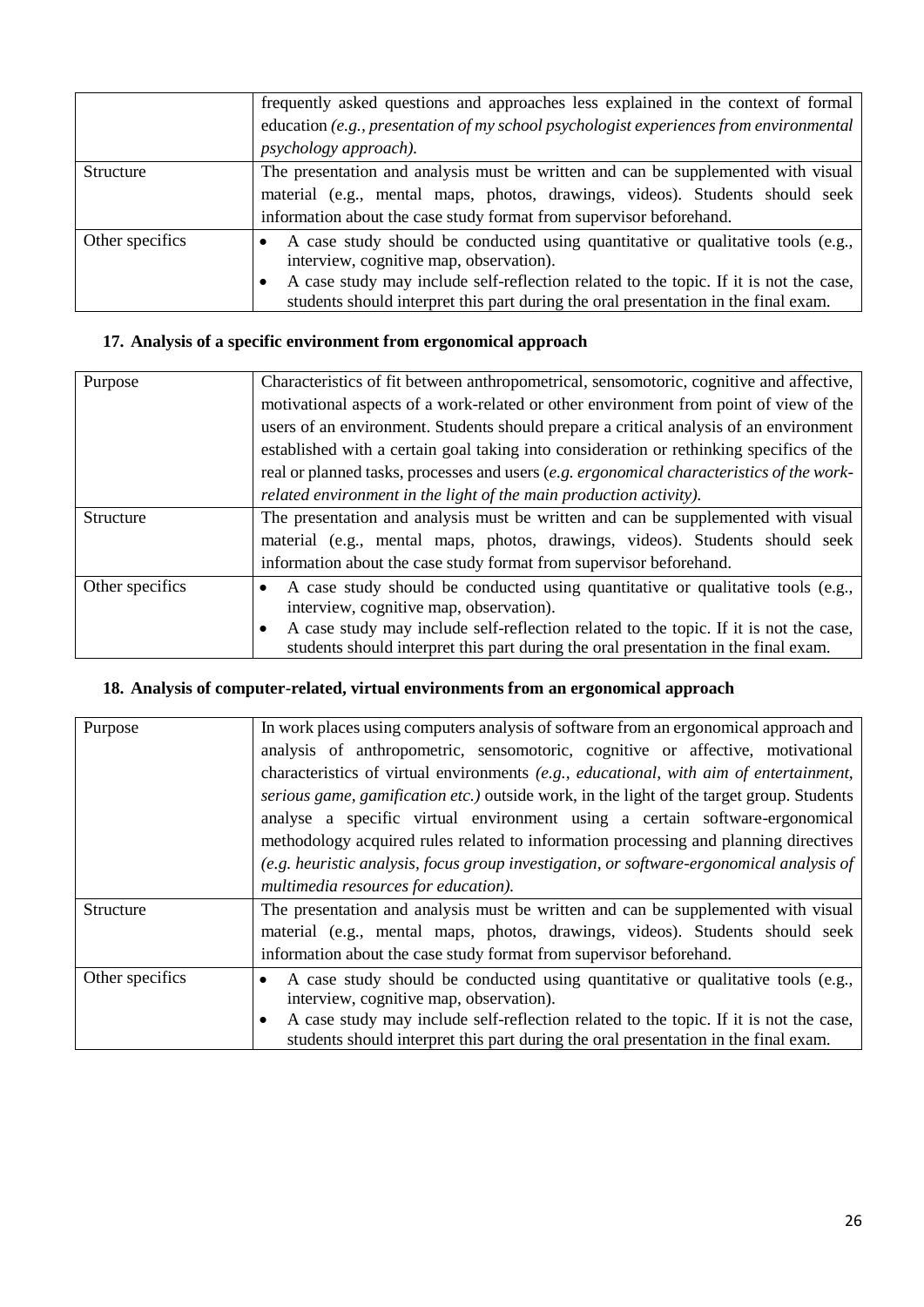Appendix 2.

**Cover title page and inner title page of the applied psychology part of the thesis**

# **EÖTVÖS LORÁND UNIVERSITY FACULTY OF EDUCATION AND PSYCHOLOGY INSTITUTE OF PSYCHOLOGY**

# **THESIS**

# **APPLIED PSYCHOLOGY PART**

**<Surname First name>**

**<year>**